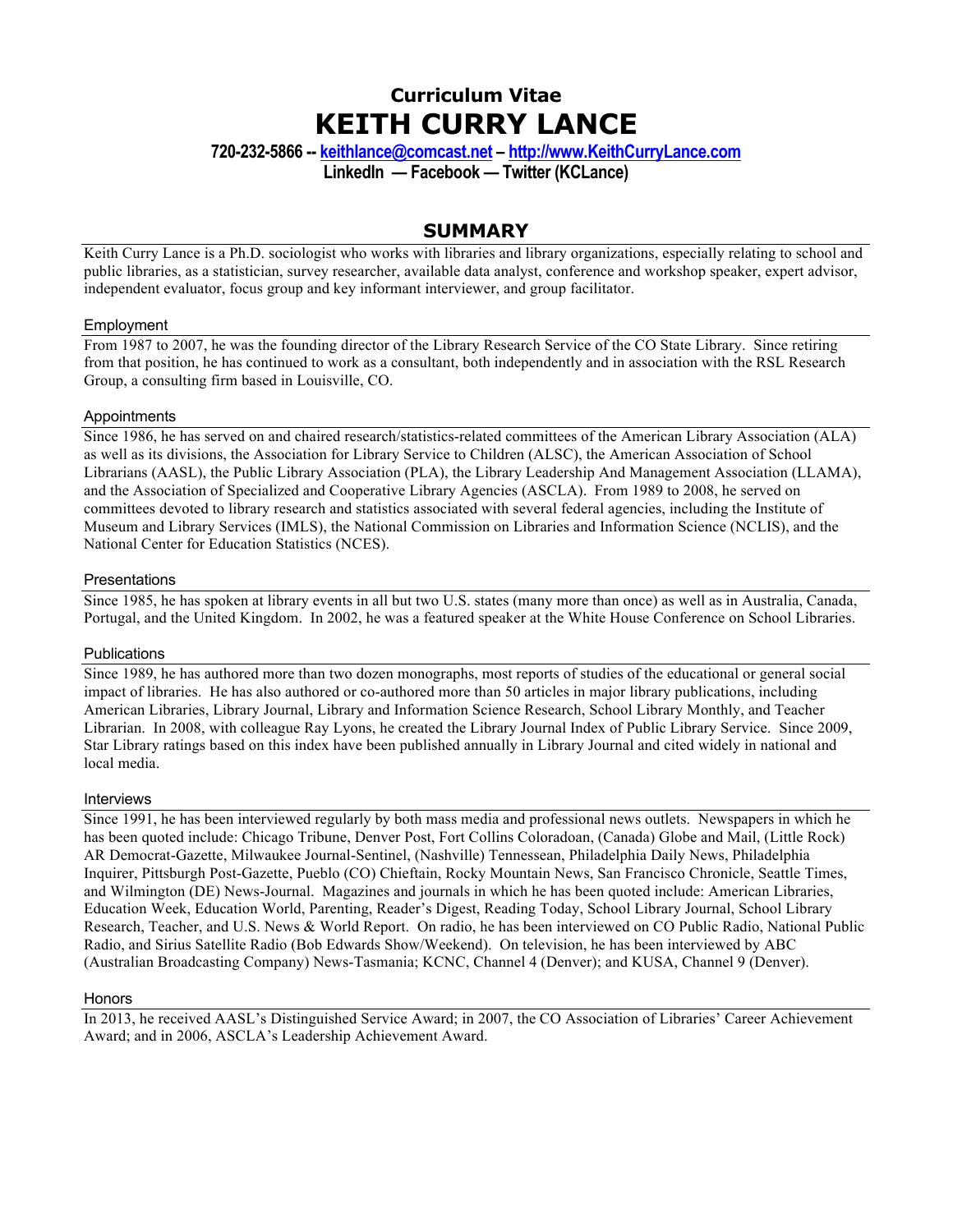## **EDUCATION**

- § Ph.D. in Sociology and History, University of North TX (Denton), 1984.
- M.S. in Sociology and English, University of North TX (Denton), 1977.
- § B.S. in Sociology and English, Phillips University (Enid, OK), 1976.

## **PROFESSIONAL EXPERIENCE**

Consultant, RSL Research Group, Louisville, CO, 2001—present

## Projects:

- Community College Libraries & Librarians and Student Success: The NC Study, Edgecombe (NC) Community College, 2014-17.
- § The Impact of School Librarians and Library Programs on Academic Achievement of Students: The SC Study, SC Association of School Librarians, 2013-14.
- The Impact of Nashville Public Library's Limitless Libraries Program on Metropolitan Nashville Public Schools Students, City of Nashville (TN), 2012-14.
- Cultivating Rural Librarians' Technology Skills, for Laura Bush 21<sup>st</sup> Century Librarian Program, Institute of Museum and Library Services (IMLS), NE Library Commission, 2010-14.
- § Bridging CO's Digital Divide (Public Computer Centers), Broadband Technology Opportunity Program (BTOP), CO State Library, 2011-13.
- § Supporting the Infrastructure Needs of 21st Century School Library Programs, National Leadership Grant Program, Institute of Museum and Library Services (IMLS), Health Sciences Library Consortium, PA, 2011-12.
- § Library Services and Technology Act (LSTA) Five-Year Evaluation, 2008-12, for IMLS, CO State Library, 2011- 12.
- § Change in School Librarian Staffing Linked with Change in CSAP Reading Performance: the Fourth CO Study, CO State Library, 2011.
- § AR State Library Needs Assessment Study, AR State Library, 2010-11.
- Impact of the Recession on CO Public Library Use, Library Research Service, CO State Library, 2010-11.
- § ID School Library Impact Study, ID Commission For Libraries, 2008-09.
- Add It Up: Libraries Make the Difference in Youth Development and Education, Office for Advocacy, American Library Association, 2008.
- § School Libraries Count!: a National Survey of School Library Media Programs, American Association of School Librarians, 2006-08.
- § Survey of Library Networks, Cooperatives, and Consortia, American Library Association, 2006-07.
- § MN Voluntary Certification (for Library Employees) Program Evaluation, MN State Library Services and School Technology (with Nancy Bolt & Associates), 2006-07.
- § How IN Students, Teachers, and Principals Benefit from Strong School Libraries, Association of IN Media Educators, 2005-06.
- § Budget Cut Survey, Office for Research and Statistics, American Library Association, 2005.
- § How Powerful Libraries Make Powerful Learners: the IL Study, IL School Library Media Association, 2003-04.
- § The Impact of MI School Librarians on Academic Achievement: Kids Who Have Libraries Succeed, Library of MI, 2002-03
- § Making the Connection: Quality School Library Media Programs Impact Academic Achievement in IA, IA Area Education Agencies, 2001-02.

## Owner, KeithCurryLance.com (independent consulting), 1986—present

## Projects:

- § Co-creator, Library Journal Index of Public Library Service, **Library Journal**, 2008-present.
- § Columnist, The News: an AR State Library publication, 2009-11.
- § Consultant, MD Library Associate Training Institute Evaluation, MD Division of Library Development and Services (with Nancy Bolt & Associates), 2007-08.
- § Advisor, Library Statistics Programs, Institute of Museum and Library Services, June 2007-March 2008.
- Facilitator, Defining Leadership Focus Group Interviews, University of CO Boulder Libraries, October 2007, March 2008.
- § Facilitator, Learning Commons Focus Group Interviews, University of CO Boulder Libraries, December 2007- February 2008.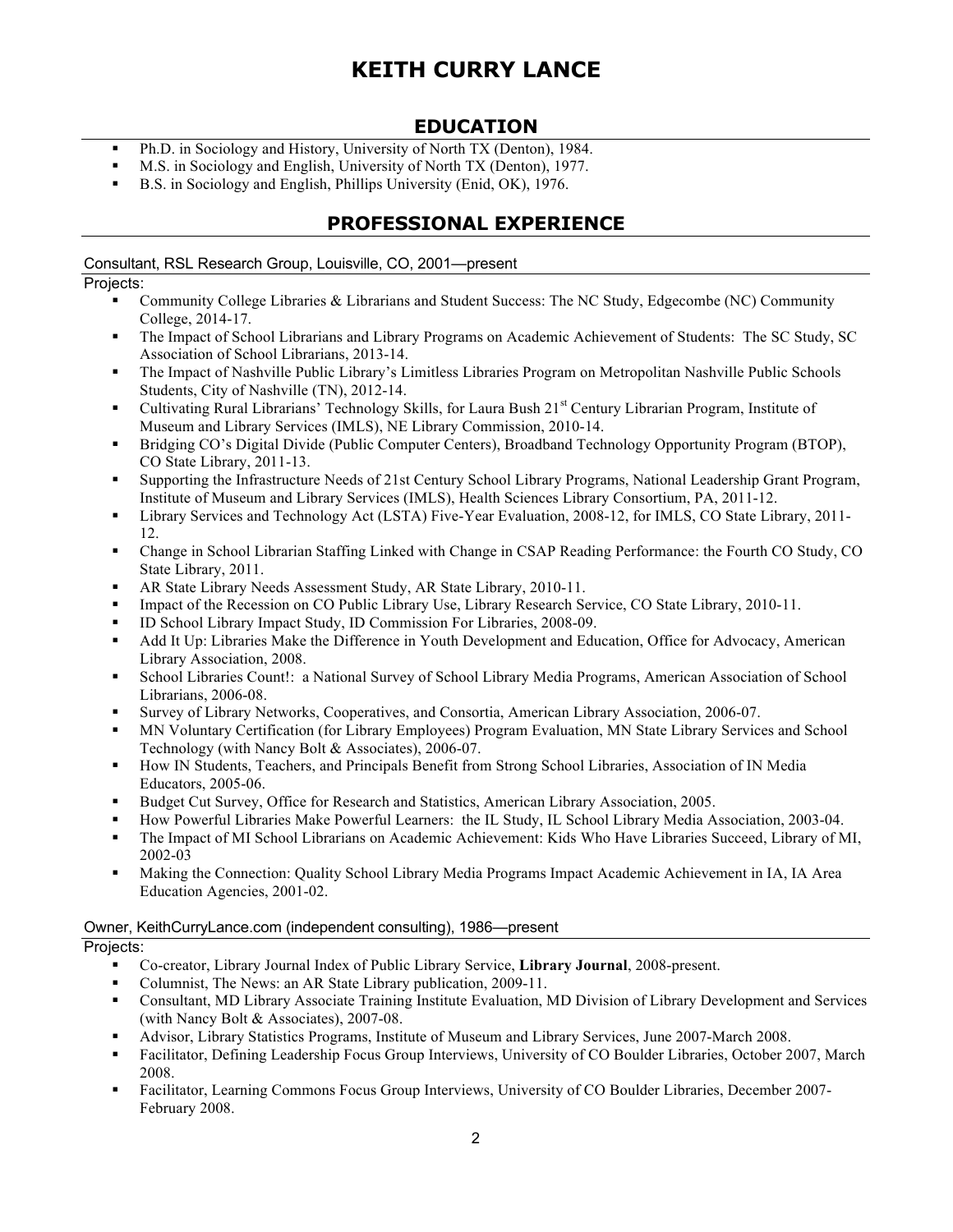- § Facilitator/consultant, Working Group for Improved Data Reporting (Wyoming Public Library Annual Statistical Report review and revision), WY State Library, 2005.
- § Review consultation, Public Library Survey, UT State Library, 2005.
- § Impact of NM School Library Media Centers on Academic Achievement, NM Community Foundation, McCune Foundation, and New Mexico State Library, 2000-02.
- Impact of OR School Library Media Centers on Academic Achievement, Willamette (OR) Education Service District, 1999-2001.
- § Sample design and selection, Help-Seeking in an Electronic World: The Role of the Public Library in Helping Citizens Obtain Community Information Over the Internet, University of MI (National Leadership Grant project funded by Institute for Museum and Library Services), 1998-2000.
- § Software design (Bibliostat Connect), Management Dynamics (Provo, UT), 1998-99.
- § Consultant/Recorder, Academic Library Survey Advisory Committee, American Library Association Office for Research and Statistics, 1990-98.
- § 1992 Academic Library Statistics Analysis Project, American Library Association Office for Research and Statistics, 1994-95.
- § Academic advising, Research Methods in Library and Information Systems, School of Library & Information Management, Emporia State University (KS), Spring 1991.
- § Sample design, Survey of State Government Users of ID State Library, Gordon Barhydt Consulting (Denver, CO), 1987.

### Consultant, Growing Local Economies, Denver, CO, 2008—10

Projects:

- § School Librarians Continue to Help Students Achieve Standards: The Third CO Study, Bibliographical Center for Research, 2008-10.
- Public Libraries -- A Wise Investment: a Return-on-Investment Study of Selected CO Public Libraries, Bibliographical Center for Research, 2008-09.

#### Director, Library Research Service, CO State Library, CO Department of Education (Denver), 1987-2007. (Partnership with Library and Information Science Program, University of Denver since 1996.)

Regular activities:

- Maintaining and developing the LRS website, http://www.LRS.org, a gateway for library research and statistics.
- § Maintaining and developing CO Literacy Research Initiative website, http://literacyresearch.org, a gateway for literacy research and statistics.
- Producing **Fast Facts**: Recent Statistics from the Library Research Service.
- § Producing **LitScan**: Facts & Figures from the CO Literacy Research Initiative.
- § Producing **Quotable Facts** mini-brochures of statistics for library advocates.
- § Producing **A Closer Look** series of in-depth reports on major special projects.
- § Providing national leadership in the development, improvement and use of statistics on public, school, and academic libraries and their users.
- Conducting applied research, specializing in assessments of the social impact of library service.
- Encouraging and supporting the use of research and statistics in library planning, budgeting, management, evaluation, and advocacy.

Special projects:

- Consulting on research design.
- § Compiling available data for community/institutional analysis.
- Conducting fast-response surveys.
- § Producing and presenting customized statistical presentations.

#### Affiliated Faculty, Library and Information Services/Science Program, University College/College of Education, University of Denver, 1996—2003

Courses:

- § Research Methods in Library and Information Science
- § Capstone course
- § Independent Study (various topics)

Other activities: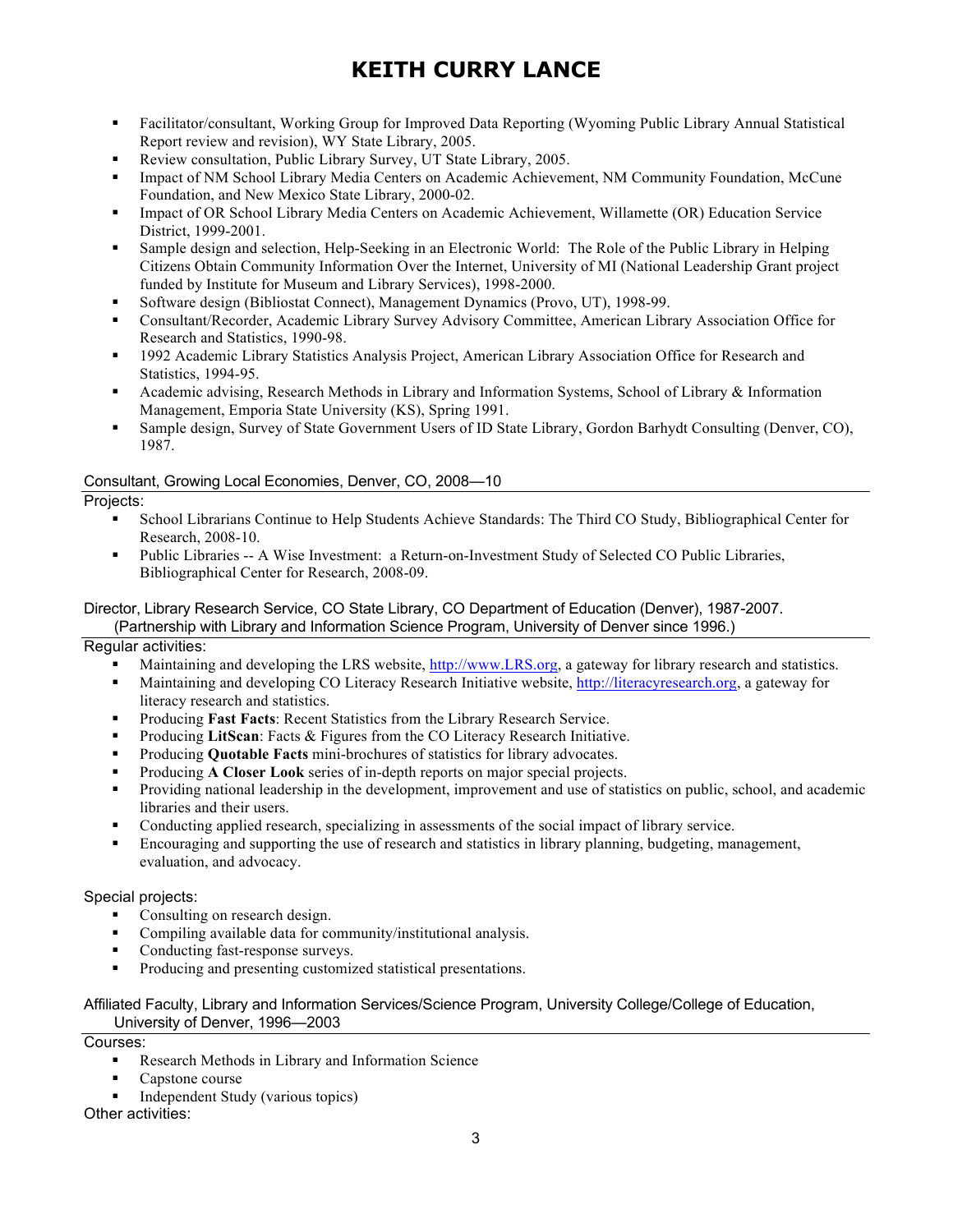- Developed and maintained course web site using Blackboard.
- § Supervised capstone and practicum students.

#### Adjunct Lecturer, School of Library & Information Management, Emporia State University (KS), Spring 1993-Fall 1994, Summer 1997

#### Courses:

- Research Methods in Library and Information Systems
- § Independent Study (advanced statistics)

#### Consultant, JNR Associates (Golden, CO), 1992-95

### Projects:

- Evaluation & Needs Assessment Project for NC Library Association & NC Library Commission, 1995.
- Region V (NJ) Library System Reference Services Study, 1993.
- § Boise (ID) Public Library Resource Allocation Study, 1992.

## Consultant, Consulting Librarians Group (Charleston, SC; Tallahassee, FL; Raleigh, NC), 1988-93

## Projects:

- § Appomattox (VA) Regional Library System Community Analysis Project, 1992-93.
- § Corpus Christi (TX) Public Library Planning Project, 1989-90.
- Monroe County (PA) Public Libraries Planning Project, 1989.
- § Lorain County (OH) Public Libraries Planning Project, 1988-89.

#### Project Director, Long Range Planning for Libraries Project, Office of Library and Adult Services, CO Department of Education (Denver), 1985-87

### Major activities:

- Locating, compiling, and analyzing available data.
- § Conducting baseline surveys.
- Planning and facilitating statewide hearings.
- § Writing draft and final long-range plan documents.
- § Presenting draft and final documents to professional and constituent groups statewide.

#### Lecturer, Department of Sociology, University of North TX (Denton), 1984-85.

#### Courses:

- Social Psychology
- Sociology of Mass Communication

#### Administrative Information Specialist, The Libraries, University of North TX, 1980-85.

## Major activities:

- Drafting library policies and procedures.
- Producing annual planning and budget documents and quarterly progress reports.
- § Conducting research projects on library management issues.
- Writing monthly and annual reports on library activities.
- Editing and designing weekly staff newsletter.
- Managing administrative and personnel records.
- § Writing grant proposals.

#### Teaching Fellow, Department of Sociology, University of North TX, 1977-80.

Courses:

- § Introduction to Sociology
- § Social Problems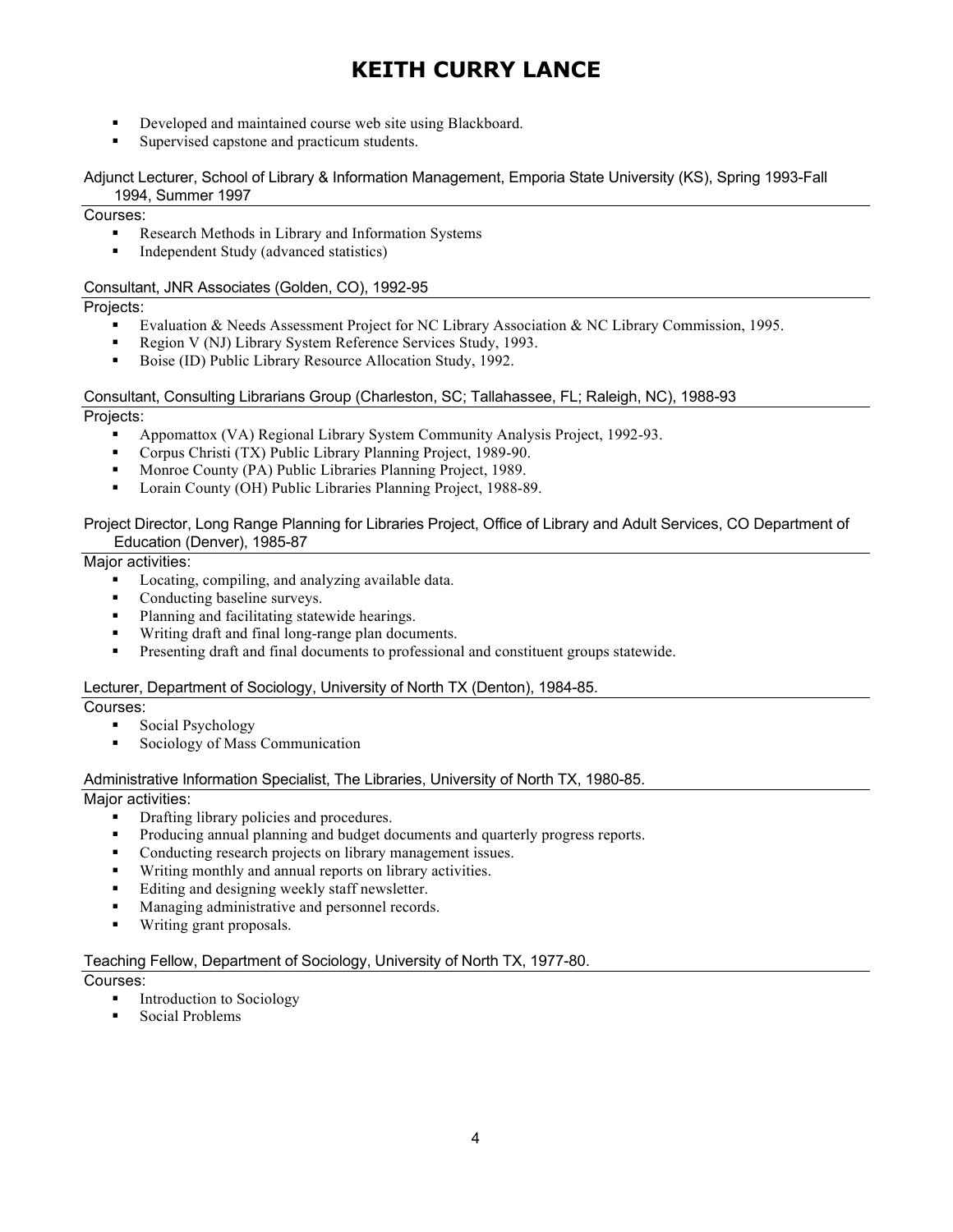## **APPOINTMENTS**

### American Library Association (ALA)

- § Member, Committee on Research and Statistics (CORS), 1997-98, 2007-08, 2010-11, 2013.
- § Member, CORS Task Force on the ALA Research Series, 2007-08.
- Participant, Library Research Summit, Office of Information Technology Policy, ALA Washington Office, April 2004.
- § Member, Advisory Committee, Survey on Public Libraries and the Internet, 1999.

#### American Association of School Librarians (AASL)

- § Member, Task Force on Instructional Classification (of School Librarians), 2006-07.
- Member, @ Your Library Campaign Special Committee, 2002-04.
- § Research and Statistics Committee, Member: 1996-98, 2001-03, 2003-06. Chair: 2004-06.
- § School Library Media Research (SLMR), Manuscript Reviewer: 1997-2000, 2003. Member, Editorial Board, 1997- 2000.
- § Participant, World Book Mini-Summit on School Library Impact Research, 1999.

#### Association for Library Service to Children (ALSC)

- Member, Research and Development Committee, 1996-99.
- Manuscript Reviewer, Journal of Youth Services (JOYS), 1999.

#### Association of Specialized and Cooperative Library Agencies (ASCLA)

- § Awards Committee: Member, 2011-13.
- § Research and Statistics Committee: Member, 1996-2000. Chair, 1999-2000.

#### CO Association of Libraries (CAL) formerly CO Library Association (CLA)

- § Member, Conference Planning Committee, 1992.
- § Chair, Conference Evaluation Committee, 1992.

#### CO Family Literacy Consortium

■ Member, Steering Committee, 2000-03.

#### § CO State Library

§ Member, Reading Team and Review Panel, State LSTA Grant Program, 2011-present.

#### § Fund Our Future Washington aka Washington Coalition for School Libraries and Information Technology

■ Member, Research Advisory Council, 2007-09.

§

- Institute for Museum and Library Services (IMLS)
	- Member, Advisory Committee, Library Balanced Scorecard, National Leadership Grant (Research & Demonstration) to Carlsbad City Library, NM, 2004.
	- § Member, International Advisory Panel, Student Learning Through OH School Libraries, National Leadership Grant (Research & Demonstration) to OH Educational Library Media Association, 2003-04.
	- § Member, Advisory Committee, U.S. Public Library Geographic Database (PLGD) project, National Leadership Grant (Research & Demonstration) to GEOLIB (GIS-based library research) program, Florida State University, 2002-04.
	- § Member, National Review Panel and Research & Demonstration Team, National Leadership Grants, July 1998.

International Federation of Library Associations (IFLA)

- Member, Standing Committee of the Section on Statistics, 2001-03.
- § Co-convener, Performance Measures in Public Libraries Discussion Group, 2001-02.

Journal of Library and Information Science

■ Book Reviewer, 1994.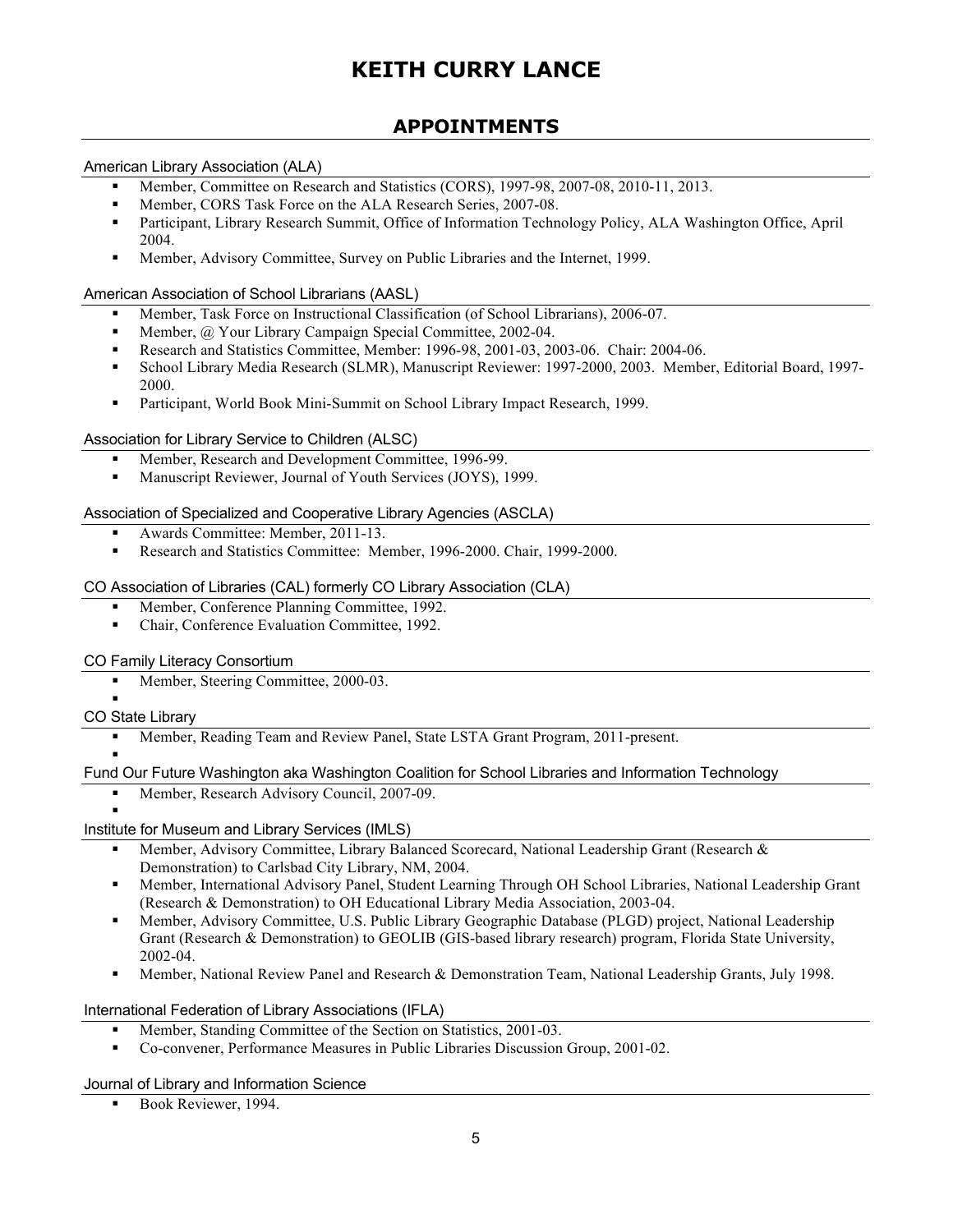#### Library Administration and Management Association (LAMA)

- § Liaison, ALSC/PLA Joint Committee on Children's Services Statistics, 1993-95.
- § Statistics Section Executive Committee: Member, 1990-95. Chair, 1992.
- § Using Statistics in Library Presentations & Communications Committee: Member, 1988-91. Chair, 1990.

#### Library and Information Science Research (LISR)

■ Manuscript Reviewer, 2013.

#### Library Programs, U.S. Department of Education

§ Reviewer, HEA Title II-B Library Fellowship Grant Program, 1993, 1995.

#### Library Research Service

■ Member, Advisory Committee, What's It Worth to You? A Return-on-Investment Study of Selected CO Public Libraries, 2007.

#### Library Quarterly

§ Manuscript Reviewer, 2004.

#### Library Research Round Table

- Member, Awards Committee, 1999-2000.
- Member, Program Planning Committee, 1997-98.

#### National Center for Education Statistics (NCES)

- § Member, Adjudication Panel, Federal-State Cooperative System (FSCS) for Public Library Data, 1996-2000.
- § Library Representative, Integrated Postsecondary Education Data System (IPEDS), 1990-92, 1996-98.
- Member, Advisory Committee, Public Library Geo-mapping/Data File Project, Westat, 1996-97.
- § Member, Advisory Committee, Public Library Inflation Index, American Institutes for Research, 1995-96.

#### National Commission on Libraries & Information Science (NCLIS)

- § Witness, School Librarians: Knowledge Navigators Through Troubled Times, Cincinnati Public Library, April 26, 2001
- § Member, Advisory Committees, Surveys on Internet Use in Public Libraries, 1993-98.
- § Recorder, Library Services and Technology Act (LSTA) Evaluation Forum, 1997.
- Participant, Library Policy Forum, 1996.
- Recorder, Public Library Discussion Group, Library Policy Forum, 1995.

#### National Information Standards Organization (NISO)

- § Liaison from ALA Committee on Research and Statistics, Z39.7 (Library Statistics Standard) Working Group, 2009- 11.
- Participant, Forum on Library Statistics and Performance Measures (Washington, DC), February 15-16, 2001.

#### Public Library Association (PLA)

- § Research & Statistics Committee: Member, 1993-96, 2001-04, 2007-09. Chair, 1995-96.
- § Member, Public Library Data Service (PLDS) Advisory Committee, 1992-94.

#### Public Library Statistics Cooperative (PLSC)

formerly Federal-State Cooperative System (FSCS) for Public Library Data

- § Steering Committee: Co-Founder, 1989. Member, 1989-2008. Chair, 1991.
- Data Conference Sub-Committee: Member, 2003-08
- § Data Use Sub-Committee: Founder, 1992. Chair, 1992-2002, 2005-present. Member, 1992-2002, 2005-08.
- § Data Elements Sub-Committee: Chair, 2003-05. Member, 2000-05.
- § State Data Coordinator, 1988-2007.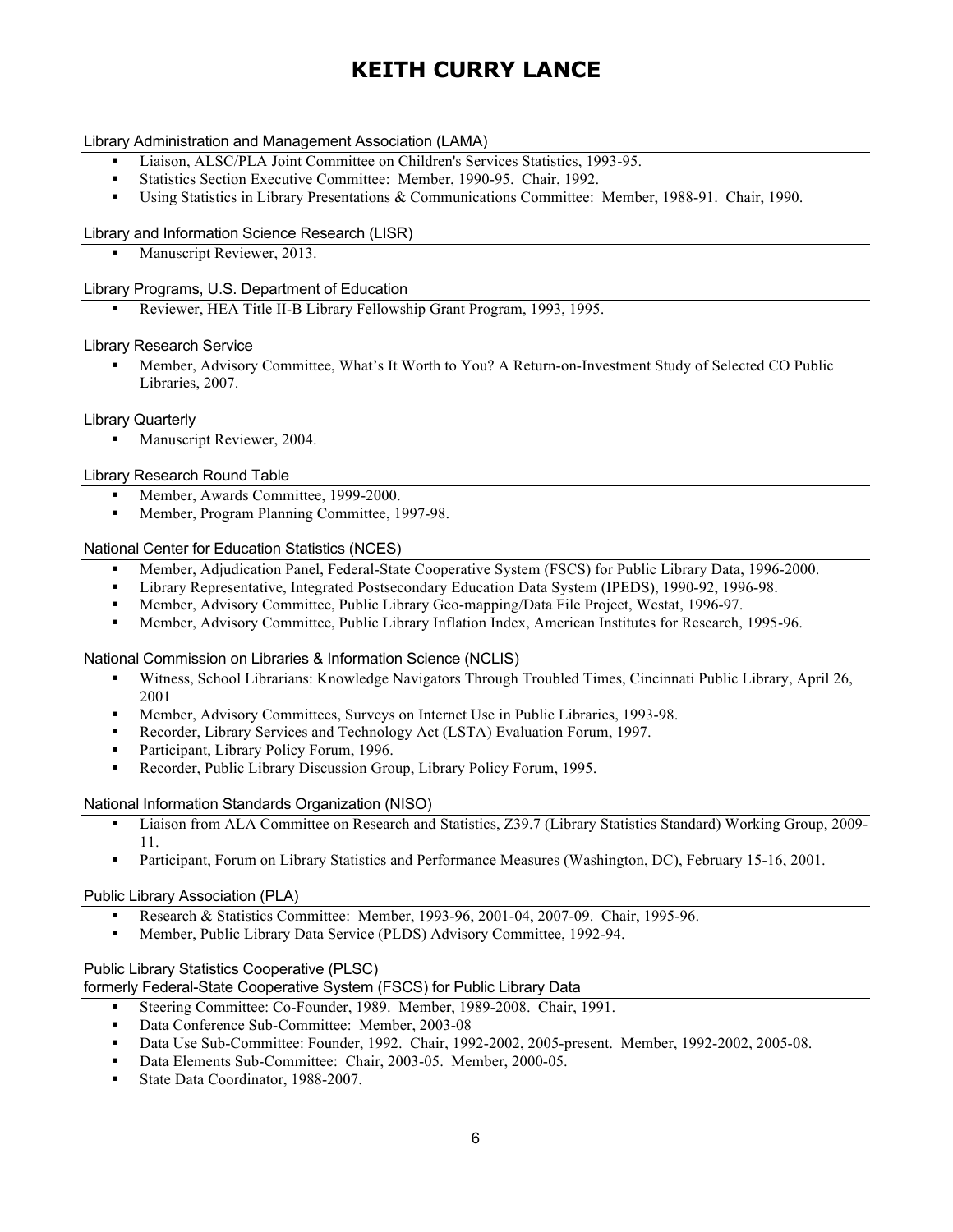### Rosen Library Advisory Board, Rosen Publishing Group

• Member, 2006-11.

#### SIRSI/Dynix Corporation

§ Member, Normative Data Project Technical Advisory Committee, 2005-06.

#### Young Adult Library Services Association (YALSA)

§ Manuscript Reviewer, Journal of Youth Services (JOYS), 1999.

## **PRESENTATIONS**

### 2015

- How To Create Your Library's Data Roadmap
- § Research Institute for Public Libraries conference, CO Springs, July.

Finding Your Library's High Water Mark: Benchmarking to Set a Course for Your Library

■ Research Institute for Public Libraries conference, CO Springs, July.

The Impact of Teacher Librarians in South Carolina

§ International Association of School Librarians Regional Conference, Austin, April.

## 2013

- How to Assess Your Library's Impact on Learning: Triangulating the Evidence from Standards for the 21st Century Learner, Common Core Standards, and PASS Test (pre-conference)
- SC Association of School Librarians annual conference (Columbia), March.

The Case for Your Library's Impact on Its Learning Community (keynote)

■ SC Association of School Librarians annual conference (Columbia), March.

How to Pursue Evidence-Based Practice @ Your Library (concurrent session)

§ SC Association of School Librarians annual conference (Columbia), March.

## 2012

Cut-to-the-Chase Research: Why and How to Pursue Evidence-Based Practice in Your School Library

§ Rhode Island Educational Media Association annual conference, March 29.

21st Century Learning & The Future of School Libraries

§ Rhode Island Educational Media Association annual conference, March 29.

Professional Judgment Panel, Supporting the Infrastructure Needs of 21st Century School Library Programs

**• PA School Library Project, January 10.** 

## What's In It For Me? How Principals & Teachers Benefit from Strong School Library Programs

■ Rhode Island Educational Media Association annual conference, March 29.

#### 2011

## Powering Achievement: The Impact of School Libraries and Librarians on Academic Achievement

Reaching and Teaching conference, Calgary Regional Consortium, April.

## Reference Assessment: What Is Reference Worth?

TX Library Association annual conference, Austin, April.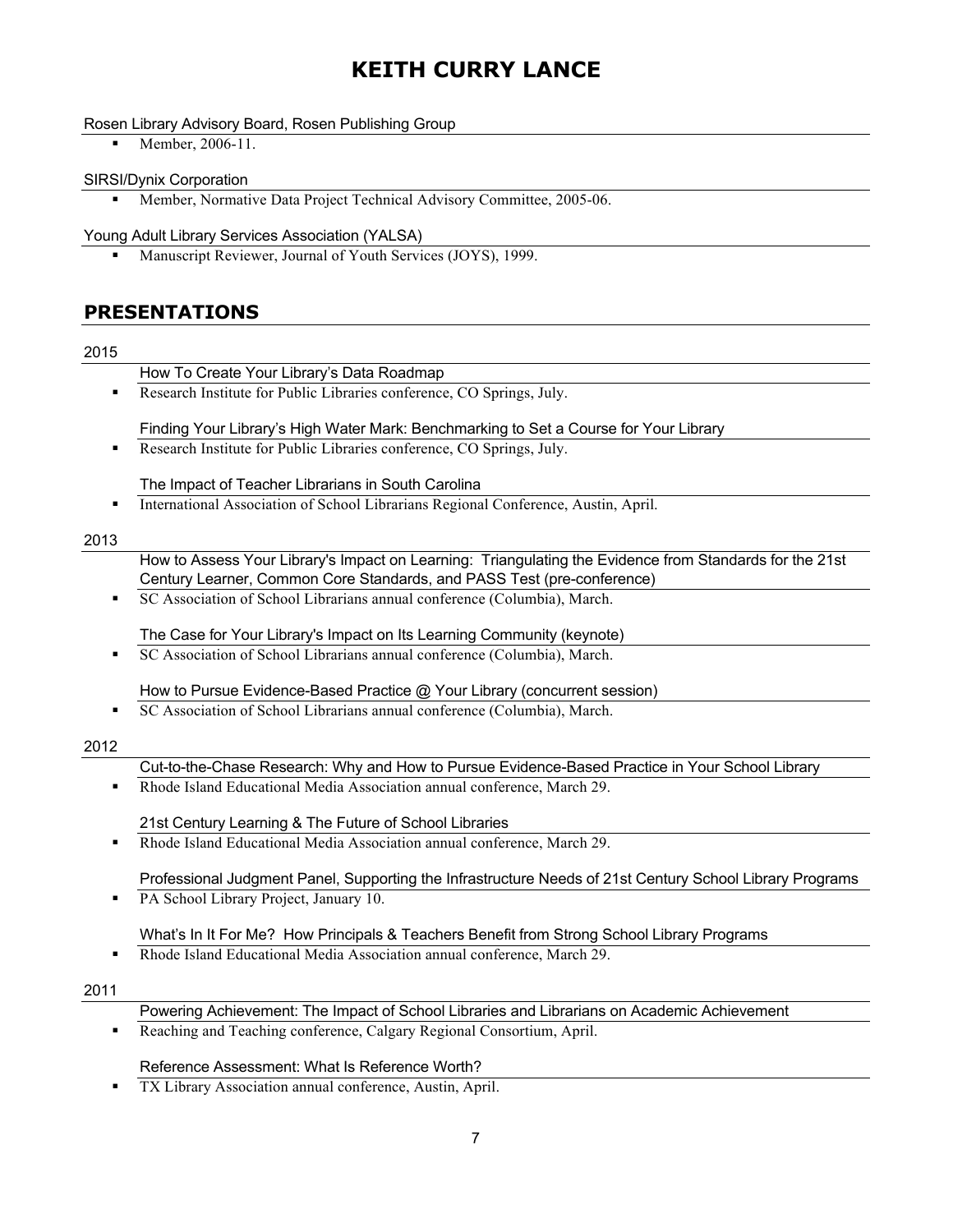Public Libraries and Early Reading Success: How Youth Services Impact a Key Early Literacy Outcome

§ Summer Reading workshop (youth services supervisors for 4 PA counties), Upper Merion Library (King of Prussia), January.

#### 2010

#### The Impact of Teacher Librarians on Student Learning: What We Know

■ Be a Part of Changing Education workshop, Fresno Pacific University, September.

#### Power Librarianship: The Impact of School Libraries and Librarians on Academic Achievement

§ Strong Libraries, Strong Scores, a TX library conference on raising student achievement for school administrators and trustees (San Antonio), April.

#### What's It Worth to You?: How to do a return-on-investment study for your public library

§ Nevada State Library (Reno and Henderson), May.

#### 2009

#### The Case for Librarianship: Research on School Libraries and Academic Achievement

§ Strong Libraries, Strong Scores, a TX library conference on raising student achievement for school administrators and trustees (Houston), April.

#### The Case for Power Librarianship: Research That Inspired the ID School Library Impact Study

Critical Learning Skills in the 21<sup>st</sup> Century: Collaborating for Student Success conference (science teachers and librarians), ID Falls, March.

#### The LJ Index of Public Library Service: Vermont's Status and Next Steps

§ VT Library Association annual conference (Burlington), May.

#### Making the Case in ID: What's Next with the ID School Library Impact Study

• Critical Learning Skills in the 21<sup>st</sup> Century: Collaborating for Student Success conference (science teachers and librarians), ID Falls, March.

#### Power Librarianship: Research-Based Strategies for Increasing the Impact of School Libraries and Librarians

- West VA Library Association, School Library Section, Summer Refresher Workshop (Huntington), July.
- § VT Library Association annual conference (Burlington), May.

#### Succession Planning in Libraries

§ Special Libraries Association annual conference (Washington, DC), June. (Virtual presentation via audio-enhanced PowerPoint file.)

#### 2008

- Powering Achievement: The Impact of School Libraries and Librarians on Academic Achievement
- § Strong Libraries, Strong Scores, a TX library conference on raising student achievement for school administrators and trustees (Dallas), April.

#### Size Does Make a Difference: Library Networks, Cooperatives and Consortia in the 21st Century

■ American Library Association annual conference (Anaheim), June.

#### What's It Worth to You?: How to do a return-on-investment study for your public library

**NE Library Commission (various locations), August.** 

- Can We Talk?: collecting data via focus group and key informant interviews
- University of CO Boulder library staff development opportunity, June.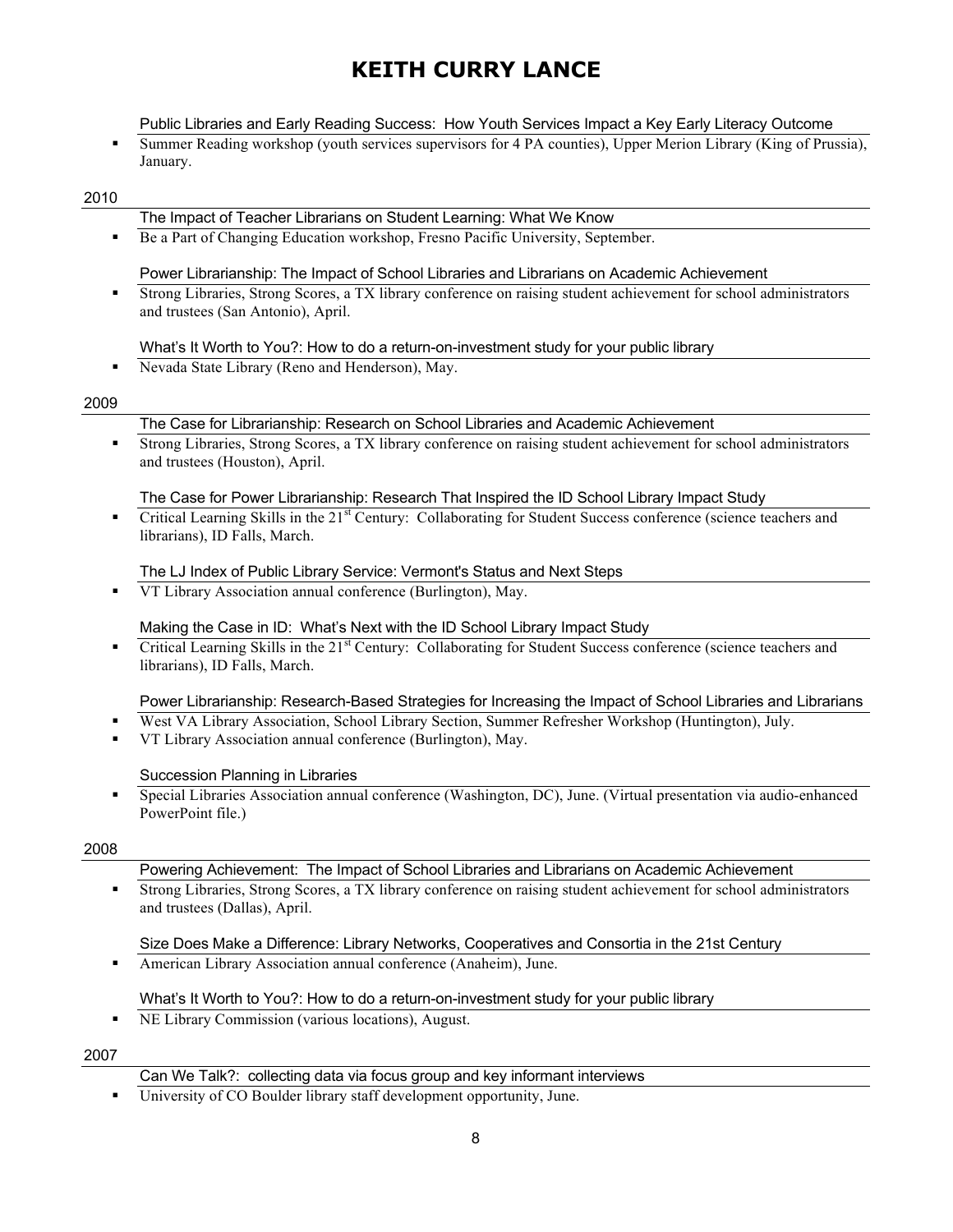Cut-to-the-Chase Research: making the most of available data about libraries, librarians, and library users

University of CO Boulder library staff development opportunity, April.

How Students, Teachers, and Principals Benefit from Strong School Libraries: the IN Study

■ Association of IN Media Educators workshop (Noblesville), February.

How to Design a Survey… and when and how to avoid it

■ University of CO Boulder library staff development opportunity, February.

### Making It Count @ your library

- Office of Commonwealth Libraries (PA state library) workshops (Pittsburgh, Clarion, Wilkes-Barre, Grantville), September.
- WI Association of Public Libraries annual conference (Eau Claire), May.

### Policy Research 101

§ SD State Library workshop (Sioux Falls, Rapid City), August.

### Powering Achievement: The Impact of School Libraries and Librarians on Academic Achievement

- GA Conference on Information Literacy (Savannah), October.
- § Strong Libraries, Strong Scores, a TX library conference on raising student achievement for school administrators and trustees (San Antonio), April.

### Public Library Statistics Cooperative (PLSC) Orientation for New State Data Coordinators

§ Participants discussion, Institute of Museum and Library Services (Washington, DC), December.

### Sizing Up America's School Libraries: Results of AASL's School Libraries Count! Survey

- Final report, American Association of School Librarians national conference (Reno, NV), October.
- § Sneak preview, Treasure Mountain library media research retreat (Reno, NV), October.
- § Preliminary report, American Library Association annual conference (Washington, DC), June.

#### Survey Fatigue: an Rx for Avoiding the Problem

§ LAMA session, American Library Association annual conference (Washington, DC), June.

#### 2006

## AASL Longitudinal Survey of School Libraries

§ American Association of School Librarians Affiliate Assembly, American Library Association annual conference (New Orleans), June.

## Counting On Results: New Tools for Outcome-Based Evaluation of Public Libraries:

**• AR Library Association annual conference (Fayetteville), October.** 

### The Future of School Librarianship: Summary of Research and Implications for Practice

Session sponsored by the American Association of School Librarians research and statistics committee, American Library Association annual conference (New Orleans), June.

#### The Impact of School Libraries on the Academic Achievement of Students

§ Seminar on School Libraries, Fundação Calouste Gulbenkian (Lisbon, Portugal), September.

#### Must-Know Strategies for Analyzing and Presenting You Library's Data

■ CO Association of Libraries annual conference (Denver), November.

## Power Librarianship: Research-based Strategies for Leadership, Collaboration, and Technology Integration

- § AR Library Association annual conference (Fayetteville), October.
- § Pre-conference, TN Library Association annual conference (Memphis), April.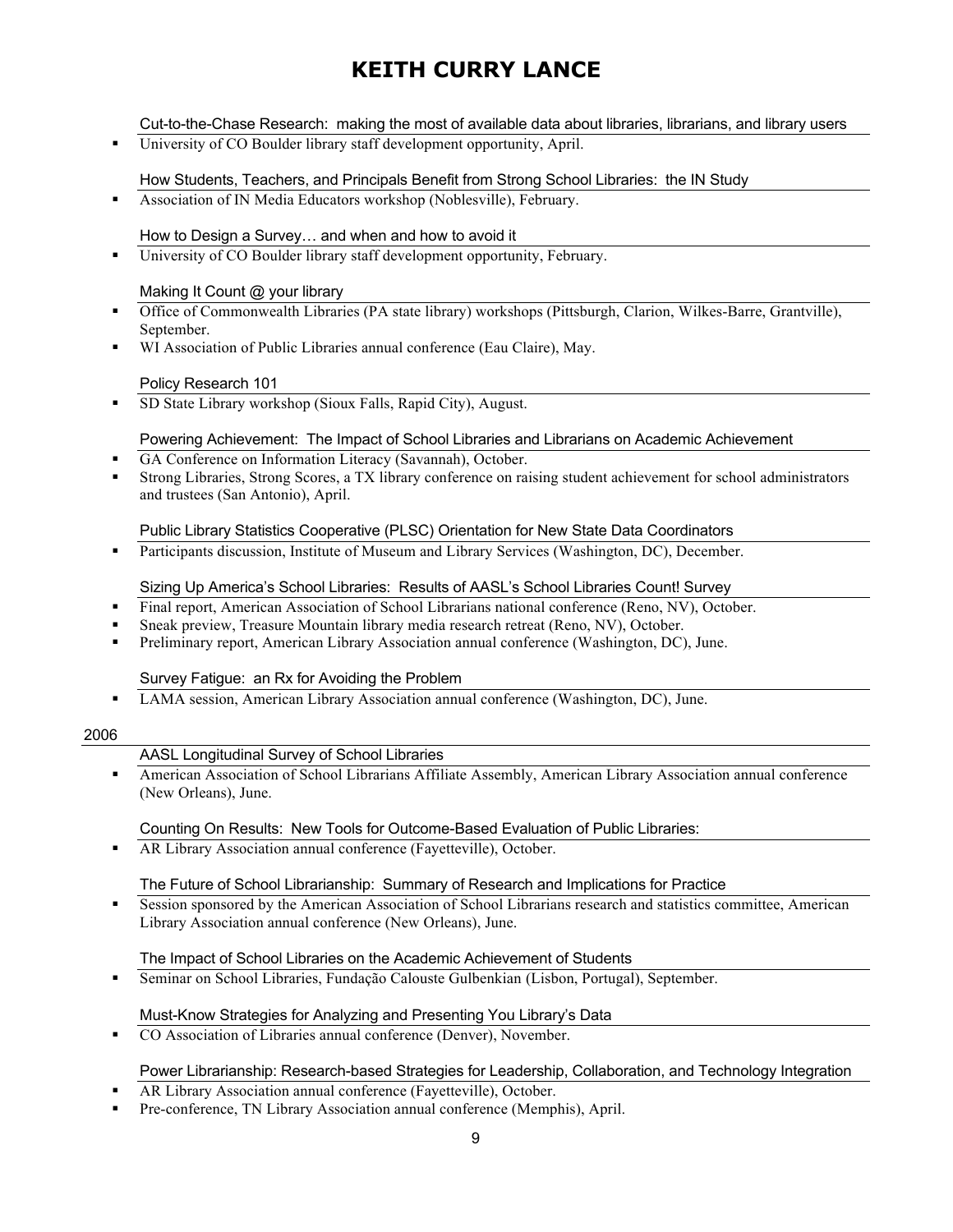#### Powering Achievement: The Impact of School Libraries and Librarians on Academic Achievement

- § NY State Library workshops (Lake Placid and Watertown), May
- § Strong Libraries, Strong Scores, a TX library conference on raising student achievement for school administrators and trustees (Houston), April.

#### School Libraries Work! Rebuilding for Learning

**• AASL/Scholastic Foundation special event, American Library Association annual conference (New Orleans), June.** 

#### 2005

#### Accountability and Data-Driven Decision-Making

§ SD Library Association annual conference keynote (Pierre), October.

#### Closing General Session (panel)

■ American Association of School Librarians National Conference (Pittsburgh), October.

#### Enough Already! Blazing New Trails for School Library Research

§ International Research Symposium: The Impact of School Libraries on Student Learning, Center for International Scholarship on School Libraries, Rutgers University (Scholastic headquarters, New York City), April.

#### Handling Output Data

• **LSTA Coordinators Conference**, Institute for Museum and Library Services (Washington), November.

#### Making It Count @ your library

§ NV Library Association pre-conference, Marketing Your Library (Reno), October.

#### Power Librarianship: Research-based Strategies for Leadership, Collaboration, and Technology Integration

■ Pre-conference, American Association of School Librarians National Conference (Pittsburgh), October.

#### Powerful Libraries Make Powerful Learners: the IL Study

- § IL School Library Media Association press conference (Arlington Heights), February.
- § IL School Library Media Association training trainers presentation (Arlington Heights), February.

#### Powering Achievement: The Impact of School Libraries and Librarians on Academic Achievement

- § VA Educational Media Association annual conference (Williamsburg), November.
- § Association of IN Media Educators fall conference (INpolis), November.
- § PA Governor's Institute, Susquehanna University (Selinsgrove), July and August.
- Faculty colloquium, School of Communication, Information, and Library Studies, Rutgers University (New Brunswick, NJ), May.
- § Strong Libraries, Strong Scores, a TX library conference on raising student achievement for school administrators and trustees (Austin), April.

#### The Three R's: Retirement, Recruitment, and Retention: The Future of Librarianship

■ Recruitment Forum, American Library Association Midwinter Meetings (Boston), January.

#### 2004

### Five Roles for Empowering School Librarians

- § IL School Library Media Association annual conference (Arlington Heights), November.
- § RI Educational Media Association annual conference (Warwick), April.
- § WI Educational Media Association annual conference (Madison), April.

### How Powerful Libraries Make Powerful Learners: a preliminary report on the IL Study

§ IL School Library Media Association annual conference (Arlington Heights), November.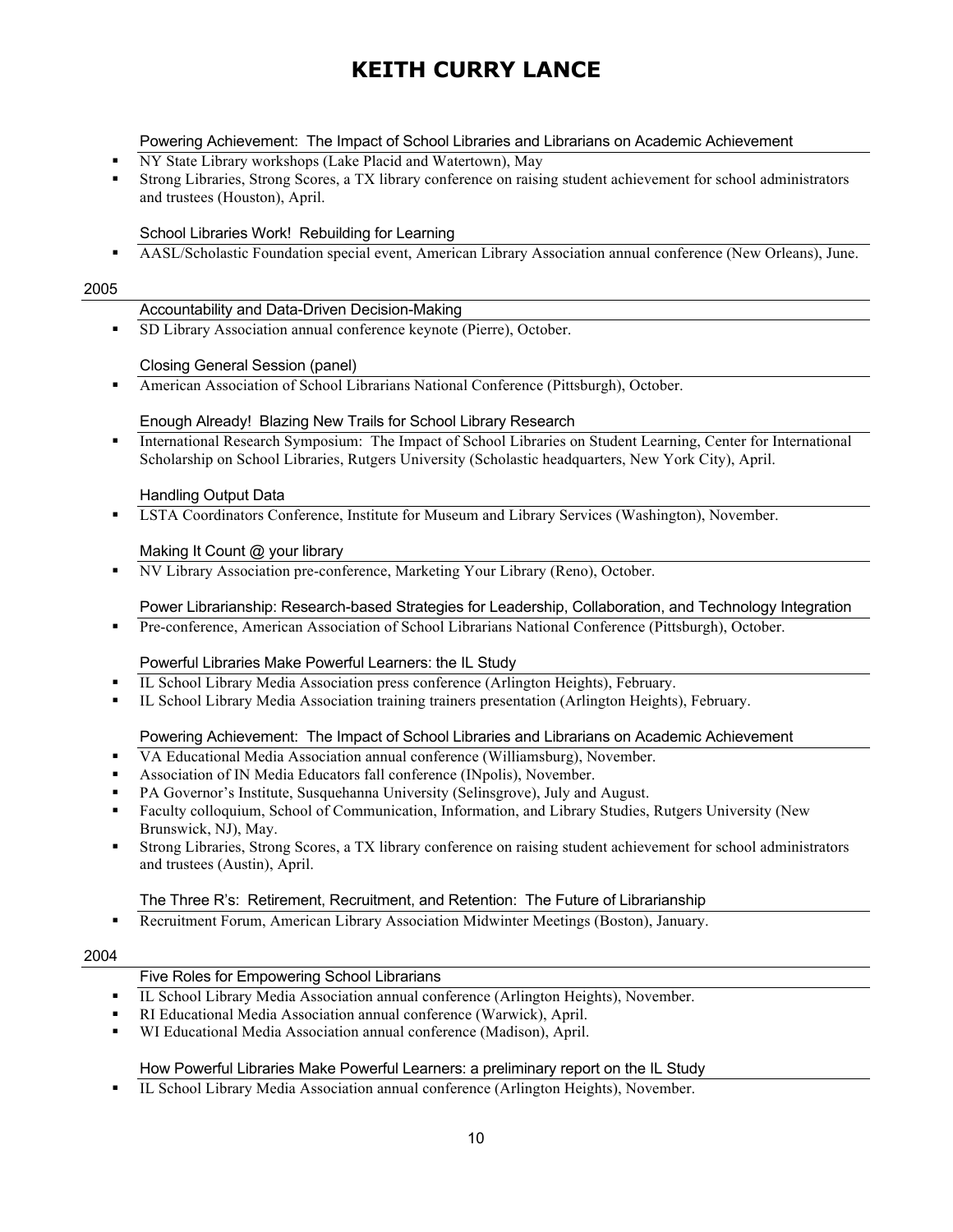## The Impact of Library Governance Structure on Finances and Services

■ Denver Public Library Commission meeting, April 20.

### Making It Count @ your library

- § Concurrent session, professional development conference, Federal-State Cooperative System (FSCS) for Public Library Data (Washington, DC), December.
- § @ your library campaign pre-conference, American Library Association annual conference (Orlando), June.

#### Measuring Your Library's Success

■ CO State Library trustee training workshop (Pueblo), February 20.

## The Numbers Game (and similar titles—a statistical primer for library managers and trustees)

■ VT State Library workshop (Montpelier), May.

### Powering Achievement: The Impact of School Librarians on Academic Achievement

- DE Reading Association annual conference (Dover), October.
- § MN Educational Media Organization (MEMO) annual conference (St. Cloud), October.
- § NC School Library Media Association annual conference (Winston-Salem), September.
- § NM Library Association annual conference (Las Cruces), April.
- § WI Educational Media Association annual conference (Madison), April.
- § Library research summit, Office of Information Technology Policy, American Library Association, April.
- § RI Educational Media Association annual conference (Warwick), April.
- § CO Department of Education accountability conference (Aurora), March.
- § Guest lecture, University of Denver Library and Information Science Students and Alumni Association (Denver), January 29.

Scientifically-Based Research on the Impact of School Libraries on Academic Achievement: What Is It? How Much of It Do We Have? How Can We Do It Better?

§ WI Educational Media Association annual conference (Madison), April.

#### The State of Research Connecting School Libraries to Achievement: Formal and Grassroots Efforts

§ American Library Association annual conference (Orlando), June.

## The Three R's: Retirement, Recruitment, and Retention: The Future of Librarianship in CO

§ Report to the Recruitment for the Profession committee, American Association of School Librarians all-committee meeting, American Library Association annual conference (Orlando), June.

#### What's In It For Me? How Principals and Teachers Benefit from Strong School Library Programs

- DE Department of Education video teleconferences (multiple sites), October.
- § MN Educational Media Organization (MEMO) annual conference (St. Cloud), October.

#### 2003

- CO Public Libraries and the Digital Divide
- § AR Valley Regional Library Service System Institute (Pueblo, CO), April 2.

#### Data-Driven Decision-Making

**•** Plains & Peaks regional library service system board meeting (CO Springs, CO), February 18.

#### Five Roles for Empowering School Librarians

- § IL Educational Media Association annual conference (Decatur), November 6.
- § CT Educational Media Association annual conference (Cromwell), November 3.
- Exhibit hall classroom, American Association of School Librarians national conference (Kansas City, MO), October 24.
- Scholastic Library Publishing luncheon (Kansas City, MO), October 24.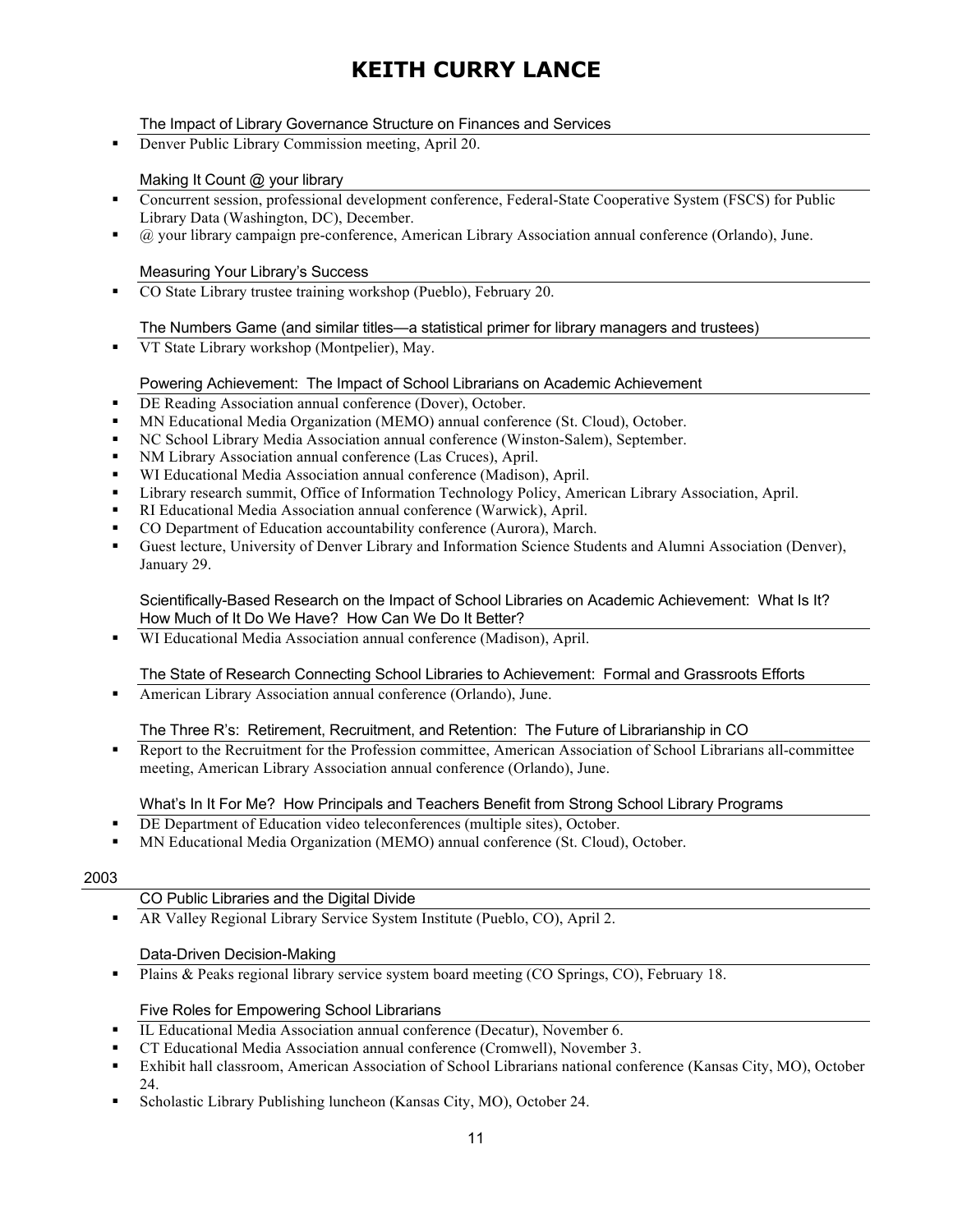## The Library Research Service Web Site (www.lrs.org)

- § AR Valley Regional Library Service System Institute (Pueblo, CO), April 2.
- Making It Count: Reference Statistics to Improve Services, a session sponsored by Reference Books Bulletin & Reference & User Services Association (RUSA)
- § American Library Association annual conference (Toronto, ON), June 23.

### The Numbers Game (and similar titles—a statistical primer for library managers and trustees)

- CO Association of Libraries annual conference (Keystone), October 18.
- § NC State Library workshop (Winston-Salem), September 23
- § MS Library Commission workshop (Jackson), August 21.

### Powering Achievement: The Impact of School Librarians on Academic Achievement

- Educational Media Association of NJ (Newark), November 16-17.
- IL Educational Media Association annual conference (Decatur), November 7.
- § CT Educational Media Association annual conference (Cromwell), November 3.
- § American Association of School Librarians national conference (Kansas City, MO), October 24.
- § Island Journeys--joint conference of Australian School Library Association and Children's Book Council of Australia (Hobart, Tasmania), October 2-5.
- § Anne Arundel County Public Schools workshop (Annapolis), August 20.
- § SD State Library workshop (Pierre), August 15.
- § Scholastic Library Publishing breakfast, American Library Association annual conference (Toronto, ON), June 22.
- § DuPage Library System workshop (Geneva, IL), February 28.

### Rerunning the Numbers: Using Existing Data in Practice and Research

■ American Library Association annual conference (Toronto, ON), June 22.

Scientifically-Based Research on the Impact of School Libraries on Academic Achievement: What Is It? How Much of It Do We Have? How Can We Do It Better?

■ Treasure Mountain 11 school library research retreat (Kansas City, MO), October 23.

### Teaching With CO's Heritage, Evaluation of a CO Digitization Program Project

■ CO Association of Libraries annual conference (Keystone, CO), October 17.

### 2002

#### Analyzing Relationships Between School Libraries and Student Achievement

§ Treasure Mountain 10 school library media research retreat (Excelsior Springs, MO), May 31.

CO Public Libraries and the Digital Divide

- § CO Council on Library Development meeting (Denver), November 21.
- § CO Association of Libraries annual conference (Keystone Resort), October 19.

#### A Comparison of Web-Based Library Catalogs and Museum Exhibits and Their Impacts on Actual Visits: A CO Digitization Project Evaluation

§ The Difference We're Making: Panel Session, Annual Leadership Seminar, CO Digitization Project (Denver), December 6.

#### Counting On Results: New Tools for Outcome-Based Evaluation of Public Libraries:

■ CA State Library workshop (Sacramento), June 10.

#### How School Librarians Help Kids Achieve Standards: The Second CO Study

§ CO Department of Education parent involvement conference (Denver, CO), November 8.

#### The Library Research Service: A CO State Library-University of Denver Partnership

§ CO Association of Libraries annual conference (Keystone Resort), October.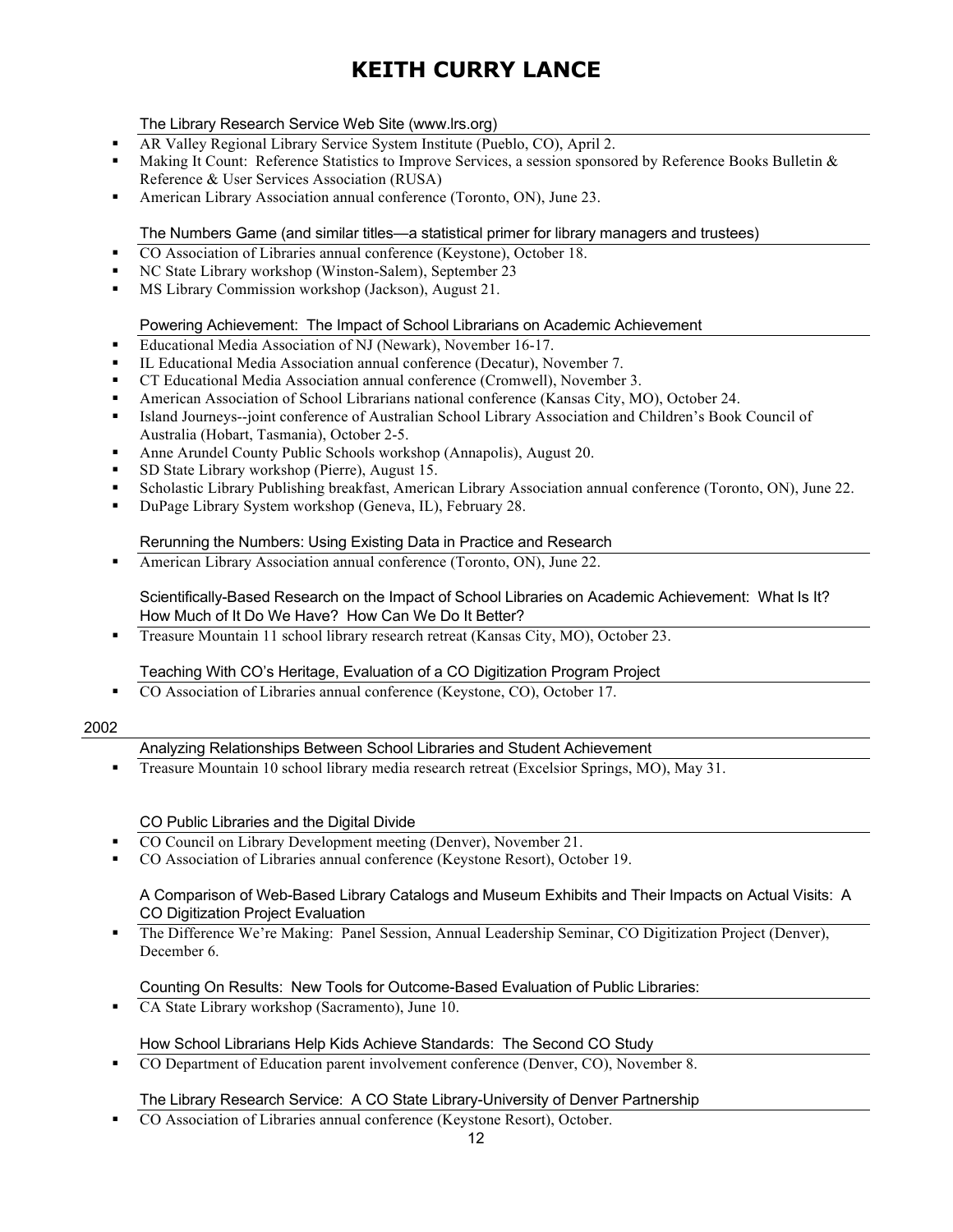The Numbers Game (and similar titles—a statistical primer for library managers and trustees)

- NC State Library workshops (multiple locations), September 23-October 2.
- WI Public Library Association annual conference (Madison), May 2-3.

### Overview of Resource Sharing in CO

■ Resource Sharing Board Leadership Institute (Arvada, CO), November 1.

## Proof of the Power: The Results of the CO Study … and More!

- Mountain Plains Library Association conference, October 3-5.
- § White House conference on school libraries (Washington, DC), June 4.
- § Canadian Library Association forum (Toronto, ON), May 28
- § Alberta Teachers Association annual conference (Kananaskis, AB), March 16.
- National Association of Independent Schools annual conference (San Francisco), February 28.

#### 2001

A Comparison of Web-Based Library Catalogs and Museum Exhibits and Their Impacts on Actual Visits: A CO Digitization Project Evaluation

§ CO Library Association annual conference (CO Springs), October 26-28.

### Counting On Results: New Tools for Outcome-Based Evaluation of Public Libraries:

- CO Library Association annual conference (CO Springs), October 26-28.
- § FL public library directors conference (Tallahassee), October 12.
- § Performance Measures in Public Libraries Discussion Group, International Federation of Library Associations (Boston, MA), August 19.
- § Upper Hudson Library System (Albany, NY) workshop, July 19-20.
- Federal-State Cooperative System for Public Library Data annual conference, March 27.

## More Power To You: The Case for a Partnership Approach to Information Literacy

• American Association of School Librarians national conference (INpolis), November 14-18.

### The Numbers Game (and similar titles—a statistical primer for library managers and trustees)

- § COSLINE workshop (Saratoga Springs, NY), November 5.
- § Upper Hudson Library System (Albany, NY) workshop, July 19-20.
- Alamo Area Library System (San Antonio), February 9

## Proof of the Power: The Results of the CO Study … and More!:

- CO Information Power summit (Frisco), September 26.
- § Southern CT State University Information Power institute (New Haven), June 25.
- Canadian Library Association pre-conference and annual conference (Winnipeg), June 13 & 15.
- § North Suburban Library System (Wheeling, IL) workshop, April 28.
- § IA Educational Media Association annual conference (Des Moines), March 28-29.
- § ON Library Association annual conference (Toronto), February 1.

#### 2000

### CONNECTing with Bibliostat

- § CO State Library workshop, Penrose Library, Pikes Peak Library District (CO Springs), November 7.
- § CO State Library workshop, Lafayette Public Library, October 24.

#### Counting On Results: New Tools for Outcome-Based Evaluation of Public Libraries

- CO Library Association annual conference (Snowmass,  $\overline{CO}$ ), September 16.
- Federal-State Cooperative System (FSCS) for Public Library Data, Annual Professional Development Conference (San Antonio, TX), March 28.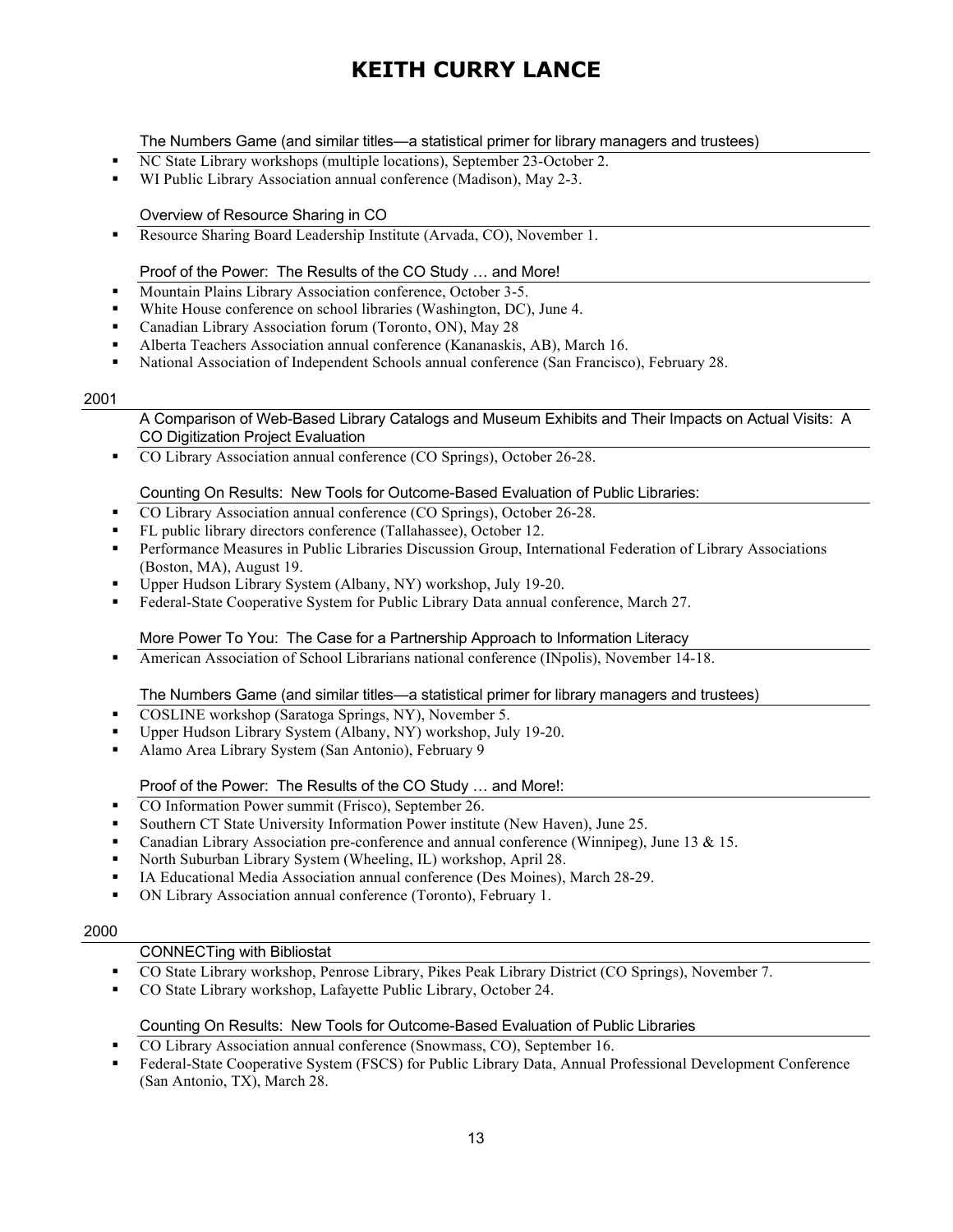### How To Get Your State's Public Library Statistics on the Web

§ FSCS Professional Development Conference (San Antonio, TX), March 28.

The Numbers Game (and similar titles—a statistical primer for library managers and trustees)

- WV Library Association annual conference (Charleston, WV), November 3.
- § MS Library Association annual conference (Jackson, MS), October 20.
- § North Suburban Library System workshop (Wheeling, IL), September 26.
- § NH State Library workshop (Concord, NH), September 8.
- § AZ State Library workshop series (Flagstaff, Yuma), June 28 & 30.
- § ON Library Association annual conference (Toronto, ON), February 3.

Proof of the Power: The Results of the CO Study … and More!:

- § VA Educational Media Association annual conference (Roanoke), November 29.
- **Denver Area Curriculum Coordinators meeting (Denver), November 17.**
- CA School Library Association annual conference (Santa Clara, CA), November 15.
- § FL Association of Media Educators conference (Orlando), October 27.
- § American Library Association annual conference (Chicago), July 10.
- § CO Standards and Assessment Conference (Beaver Run), June 15.
- § PA School Library Association annual conference (Hershey), May 4.
- § Three Rivers Library System (CO) Retreat (Aspen), May 2.
- § Pathfinder Library System (CO) Retreat (Crested Butte), April 28.
- § CO Educational Media Association annual conference (CO Springs), February 19.
- § High Plains Library System retreat (Estes Park), January 21.

#### Where Minorities Are the Majority: Performance Measures for Public Libraries Serving Majority Minority and Poor Markets:

- American Library Association Annual Conference (Chicago), July 9.
- § Public Library Association National Conference (Charlotte, NC), April 1.

#### 1999

#### Designing Effective Focus Group Interviews

The Libraries, University of CO (Boulder), Norlin Library, May 19.

#### Designing Effective Questionnaires

■ The Libraries, University of CO at Boulder, Norlin Library, April 28.

#### How To Get Your State's Public Library Statistics on the Web,

§ Federal-State Cooperative System (FSCS) for Public Library Data Annual Training Workshop (Rockville, MD), March 23.

#### The Impact of Alaska School Library Media Centers on Academic Achievement: Early Results

**• AK Library Association conference (Juneau, AK), March 19.** 

## Information Empowered: The School Librarian as an Agent of Academic Achievement in Alaska Schools

§ AK State Library workshop (Fairbanks, AK), October 22.

#### The Library Research Service Web Site (www.lrs.org)

§ AR Valley (CO) Regional Library Service System Retreat, April 15.

#### The Numbers Game (a statistical primer for library managers)

- § WA Institute for Library Leadership (WILL, state library workshop for trustees, Yakima, WA), September 9.
- § AK Library Association pre-conference (Juneau, AK), March 18.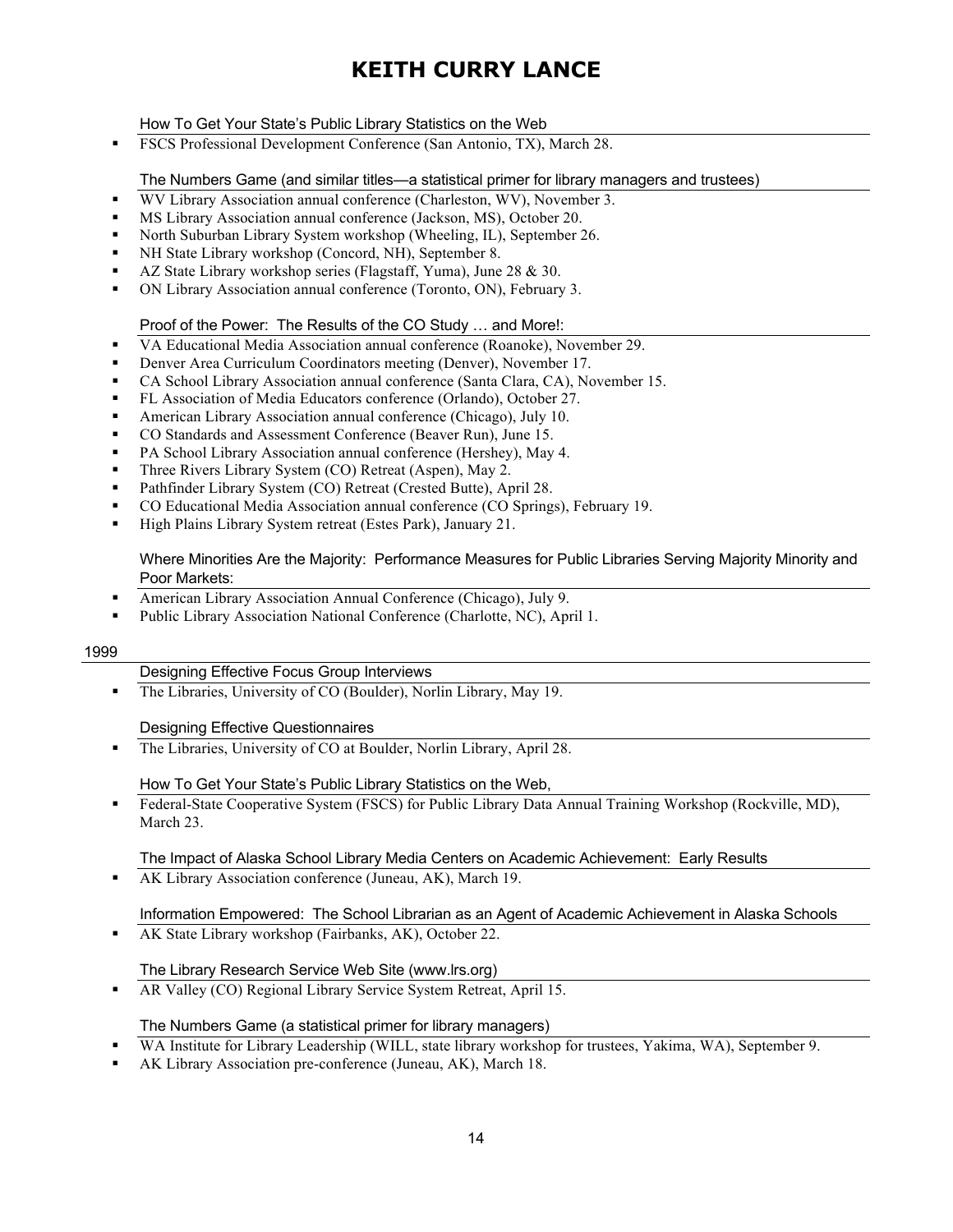Proof of the Power: A First Look at the CO Study … and More!

§ American Association of School Librarians/International Association for School Librarianship joint conference (Birmingham, AL), November 12.

What's the Difference?: New Tools for Planning and Evaluating Library Services

**• AK Library Association pre-conference (Juneau, AK), March 18.** 

Where Minorities Are the Majority: Performance Measures for Public Libraries Serving Majority Minority and Poor Markets

■ American Library Association Annual Conference (New Orleans), June 25.

#### 1998

#### The Impact of School Library Media Programs on Academic Achievement

§ Keynote Address, IL State Library School Library Summit (Springfield), March 3.

#### The Library Research Service Web Site (www.lrs.org)

- § CO Library Association annual conference, October.
- § Metro Area Parapros conference, Regis University (Denver, CO).
- Federal-State Cooperative System (FSCS) for Public Library Data Annual Training Workshop (Alexandria, VA), March 31.

The Numbers Game (a statistical primer for library managers)

§ AR/Southeastern Library Association joint conference (Little Rock), October 1.

What's the Difference?: New Tools for Planning and Evaluating Library Services

**• AR/Southeastern Library Association joint conference (Little Rock), October 1.** 

#### 1997

- The Numbers Game (a statistical primer for library managers)
- § AZ Department of Library, Archives and Public Records (Phoenix and other locations), May.

#### 1996

## The Numbers Game (a statistical primer for library managers)

- § State Library of PA (multiple locations), August 19-23.
- § RI Department of State Library Services (Providence), June 21.

#### Standards for School Library Media Programs: Past, Present, and Future

■ TX State Library (Austin), February 17.

#### TELL IT! *Like It Is: An Introduction to an Evaluation Model*

- § Head Start-Library-Museum Partnership Workshops (Scottsdale, AZ), March 1, 1996; and (Denver, CO) September 7.
- § IN Library Federation pre-conference (INpolis), April 24.

#### 1995

#### National Center for Education Statistics Conference for Data Users and Providers (Arlington, VA), July 17.

- § School Library Media Center Statistics: U.S. Plus CO
- We've Got Your Number (And It's Up!): Using Price Indexes to Keep Up With Inflation.

#### The Numbers Game (a statistical primer for library managers)

- § IN State Library (Indianapolis), October 24-25.
- § National Center for Education Statistics Conference for Data Users & Providers (Crystal City, VA), July 17.
- § CO Library Association Annual Conference session
- NV State Library workshops (Carson City & Las Vegas), June 1-2.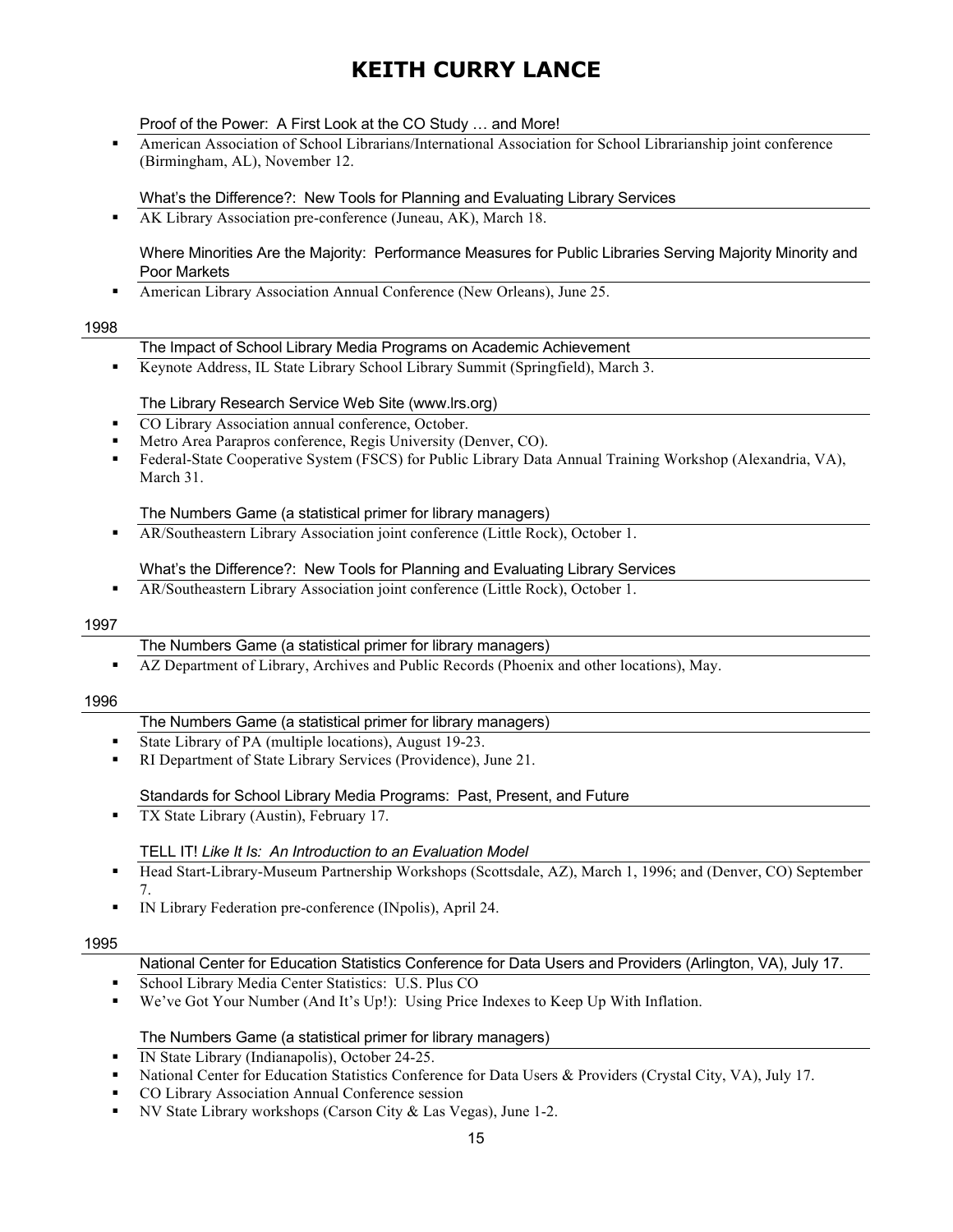- § DE State Library workshop (Dover), May 12.
- § NM Library Association conference (Ruidoso), April 26.

### TELL IT! *Like It Is: An Introduction to an Evaluation Model*

§ Head Start-Library-Museum Partnership workshop (Austin, TX), December 8.

#### 1994

#### Designing Effective Questionnaires

§ CO Library Association/Public Library Division Spring workshop (Aurora), May 6.

#### The Impact of School Library Media Centers on Academic Achievement (the first CO Study)

- § American Association of School Librarians conference session (INpolis), November 11.
- § NY Library Association conference session (Syracuse), October 21.
- Univ. of MO--Columbia GSLIS workshops (Kansas City, Macon, St. Louis), May 9-11.

### The Numbers Game (a statistical primer for library managers)

- NM State Library workshop (Alamogordo), October 14.
- § WY State Library workshop (Cheyenne), September 9.
- UT State Library workshop (Salt Lake City), June 4.
- § Dauphin County (PA) Library System workshop (Grantville), March 23.

#### TELL IT!: Evaluating Library Programs & Services

- § CO Library Association/Public Library Division Spring workshop (Aurora), May 6.
- § Regional Institute (Springfield, IL), May 3.

#### 1993

#### Assessing the Impact of School Library Media Centers on Academic Achievement

**•** Treasure Mountain IV library media research conference (New Orleans), June 23.

#### The Biggest Picture: Putting libraries on the map and keeping them on the agenda,

§ GSLIS library MIS conference, St. John's University (Jamaica, Queens, NY) February.

#### The Impact of School Library Media Centers on Academic Achievement (the first CO Study):

- § AZ State Library Association conference (Phoenix), December 3.
- Information Technology & Instruction Institute (Kent, OH), November 19.
- § High Plains (CO) library system retreat (Estes Park), October.
- EncycloMedia conference (OK City), September 9-10.
- TELL IT! Institute: Evaluating Library Programs & Services, poster session, Univ. of Wisconsin-Madison GSLIS, July 21.
- § Treasure Mountain IV library media research conference (New Orleans), June 23.
- § AR Valley, Pathfinder, & Three Rivers (CO) library systems (various locations), April.
- § Federation lecture, Federation of North TX Area Universities, TX Woman's University GSLIS (Denton), April 3.
- § NOLA Regional Library System workshop (Warren, OH), April 2.
- § Central CO Library System (Denver) workshops, March 4 & 11.

#### The Numbers Game (a statistical primer for library managers)

- § OR State Library workshops (Springfield & Hood River), October 6 & 7.
- § LA State Library workshop (Baton Rouge), September 17.
- § Evaluating Library Programs & Services institute, Univ. of WI--Madison, July 20.

#### TELL IT! Institute: Evaluating Library Programs & Services, University of WI—Madison GSLIS

- Harvard Graphics demonstration, July 20.
- Session on fast-response surveys, May 24.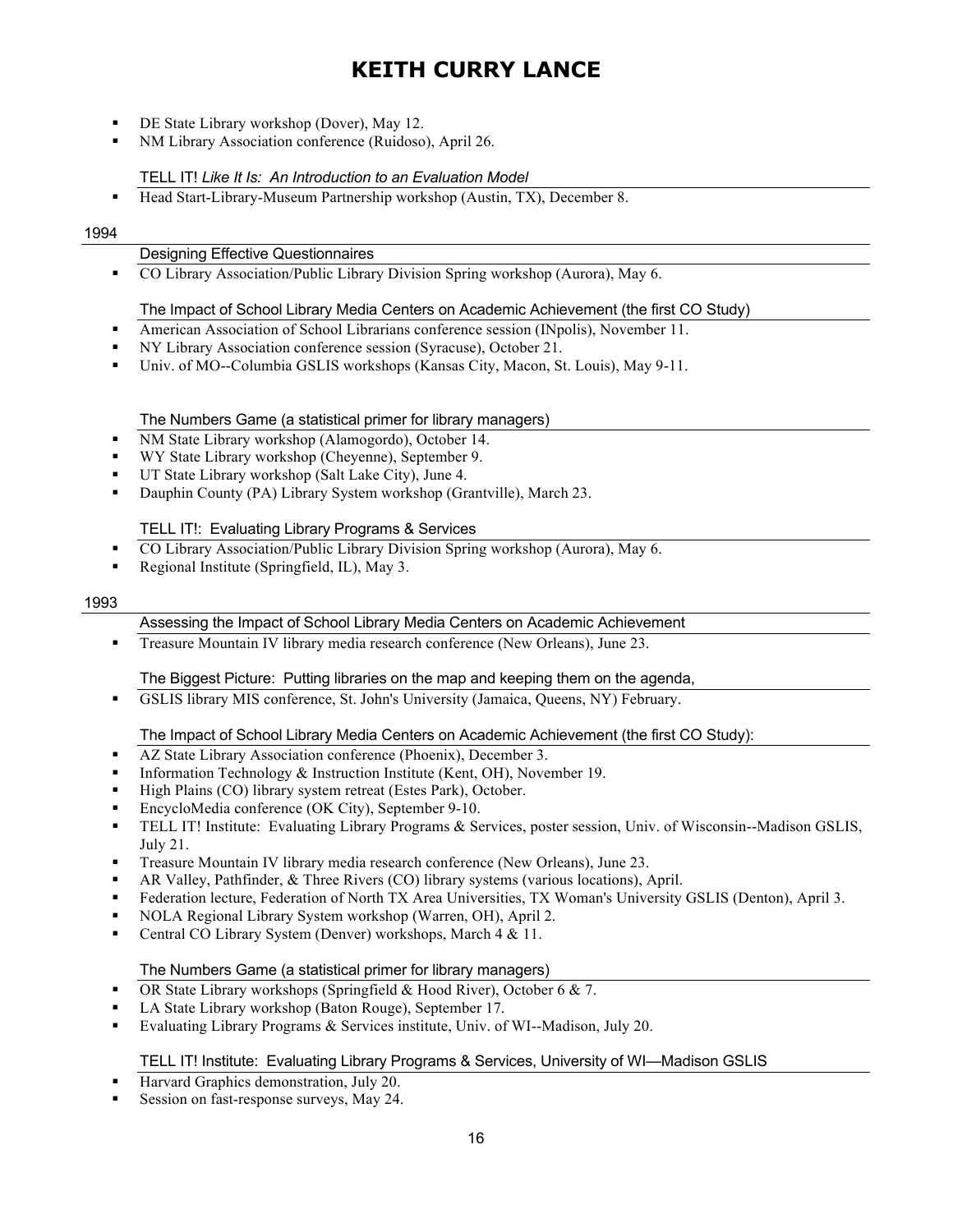#### 1992

- The Biggest Picture: putting libraries on the map & keeping them on the agenda
- § FSCS State Data Coordinators Annual Training Workshop (Alexandria, VA), December 8.
- § American Library Association annual conference session (San Francisco), June 29.

#### Designing Effective Questionnaires

- § University of CO (Boulder) Libraries staff development program, Norlin Library, November 13.
- § Auraria Library (Denver) staff development program, July 7.

#### The Impact of School Library Media Centers on Academic Achievement (the first CO Study)

■ University of TX at Austin GSLIS for-credit workshop, November 21.

#### The Numbers Game (a statistical primer for library managers)

- State Library of FL workshop (Tallahassee), October 23.
- § Mountain Plains Library Association pre-conference session (Cheyenne, WY), September 30.
- § Central CO Library System workshop (Denver), May 14.

#### 1991

#### The Numbers Game (a statistical primer for library managers)

- **FSCS State Data Coordinators Annual Training Workshop (New Orleans), December.**
- § VA State Library and Archives workshop (Charlottesville), April 30.
- § Designing Effective Questionnaires, University of CO at Denver Instructional Technology Program guest lecture, August 1.

#### 1989

- The Numbers Game (a statistical primer for library managers)
- **FSCS State Data Coordinators Annual Training Workshop, Phoenix, AZ, December.**
- § University of IL at Urbana-Champaign GSLIS, Library Research Center Colloquium Series guest lecturer, July 19.
- § MO State Library workshop (Jefferson City), July 3.

## **PUBLICATIONS**

#### 2016

§ (Contributor) *School Libraries Work! 2016 A Compendium of Research on the Effectiveness of School Libraries*. **Scholastic Library Publishing** (website). Previewed at the November 2015 National Conference of the American Association of School Librarians.

#### 2015

- § With Ray Lyons. *America's Star Libraries, 2015: The LJ Index of Public Library Service*, **Library Journal**, November.
- § With Karen Gavigan. *Everybody's Teacher: Administrators' and Teachers' Perceptions of School Librarians: Findings from the South Carolina Association of School Librarians Impact Study*, **Teacher Librarian**, October, pp. 8-11.

- § With Ray Lyons. *America's Star Libraries, 2014: The LJ Index of Public Library Service*, **Library Journal**, November.
- § With Bill Schwarz and Marcia Rodney. **How Libraries Transform Schools by Contributing to Student Success: Evidence Linking South Carolina School Libraries and PAS & HSAP Results**. SC Association of School Librarians (SCASL), June (Phase I) and October (Phase II).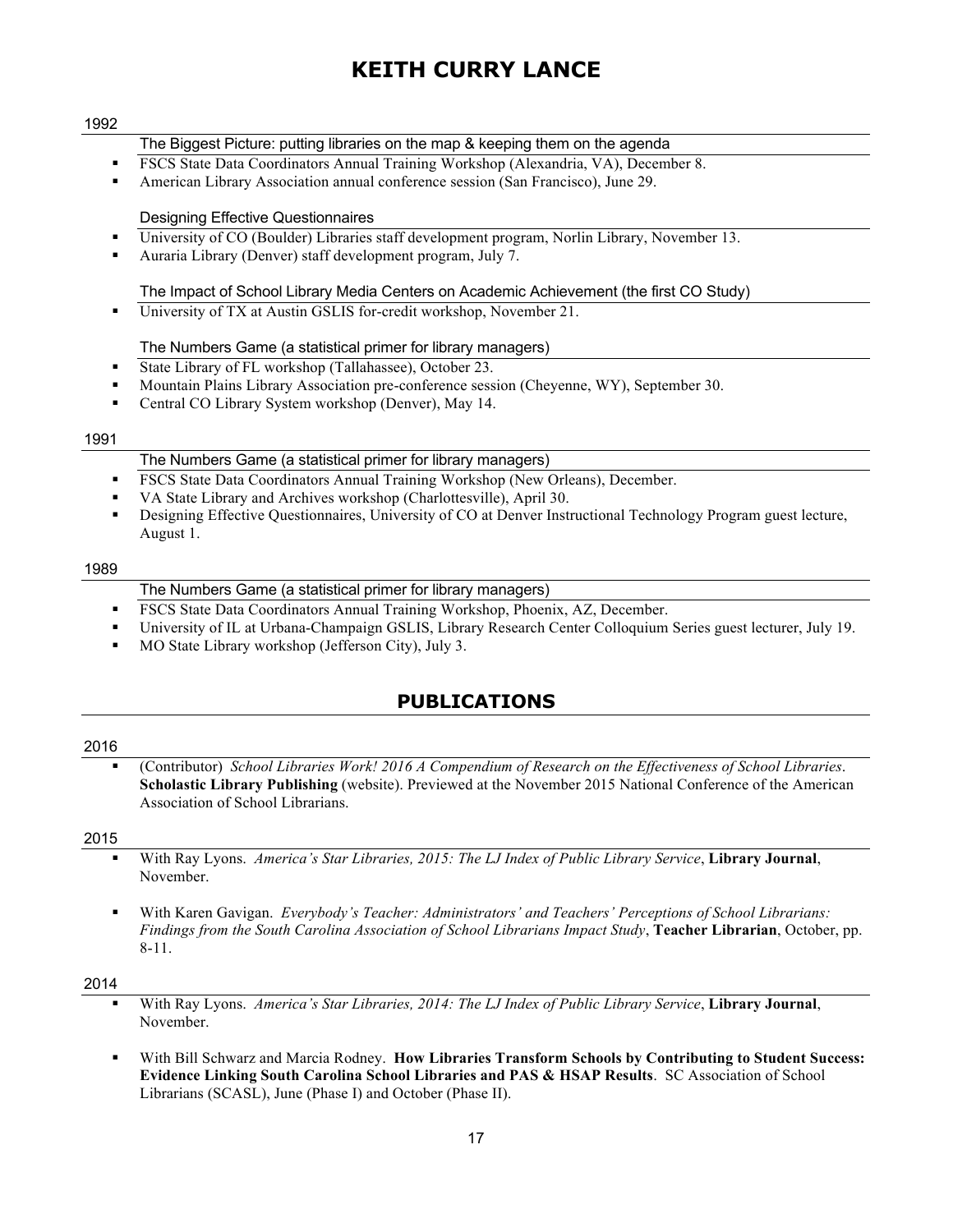§ With Bill Schwarz and Marcia Rodney. **How Students Use and Benefit from Limitless Libraries**. City of Nashville, TN.

#### 2013

- § With Ray Lyons. *America's Star Libraries, 2013: The LJ Index of Public Library Service*, **Library Journal**, November.
- § With Linda Hofschire. *How School Libraries and Librarians Matter to Academic Achievement of Students*, in **School Libraries Matter**. Santa Barbara, CA: Libraries Unlimited/Linworth (ABC/CLIO).
- § With Debra Kachel. *Achieving Academic Standards through the School Library Program Administrator Perceptions and Student Test Scores*, **Teacher Librarian**, June, pp. 8-13.
- § With Debra Kachel. *Latest Study: A full-time school librarian makes a critical difference in boosting student achievement*, **School Library Journal**, March 7.
- § With Robbie Marks. **The Public Computer Centers Project: Coloradans Benefit from Access and Training** (*CLOSER LOOK* report). Denver: CO State Library, Library Research Service, January.

#### 2012

- § With Ray Lyons. *America's Star Libraries, 2012: The LJ Index of Public Library Service*, **Library Journal**, November 8.
- § With Bill Schwarz. **How PA School Libraries Pay Off: Investments in Student Achievement and Academic Standards.** Harrisburg: PA School Library Project. October.
- § With Linda Hofschire. **Change in School Librarian Staffing Linked with Change in CSAP Reading Performance, 2005 to 2011 (***CLOSER LOOK* report). Denver: CO State Library, Library Research Service.

#### 2011

- § With Linda Hofschire. *Something to Shout About: School Library Journal Article Reveals First Evidence of Impact of School Librarian Losses (and Gains) on Students*. **CA School Library Association Journal**, Fall, pp. 20-22.
- § With Ray Lyons. *America's Star Libraries, 2011: The LJ Index of Public Library Service*, **Library Journal**, November 1.
- § With Linda Hofschire. *Something to Shout About: New research shows that more librarians means higher reading scores.* **School Library Journal**, September.
- § With Briana Hovendick Francis. *The Impact of Library Media Specialists on Students and How It Is Valued by Administrators and Teachers: Findings from the Latest Studies in CO and ID*. **Tech Trends**, July/August.
- § With Linda Hofschire and Jamie Daisey. T**he Impact of the Recession on Public Library Use in CO** (*CLOSER LOOK* report). Denver: CO State Library, Library Research Service, March.
- § With Marcia J. Rodney, Bill Schwarz, and Kit Keller. **Traveling to Tomorrow Together: an Assessment of the Needs of AR Libraries and State Government from the AR State Library**. Little Rock: AR State Library.

- § With Briana Hovendick Francis and Zeth Lietzau. **School Librarians Continue to Help Kids Achieve Standards: the Third CO Study** (*CLOSER LOOK* report). Denver: CO State Library, Library Research Service.
- § With Ray Lyons. *America's Star Libraries, 2010: Library Journal Index of Public Library Service*, **Library Journal**, October 1.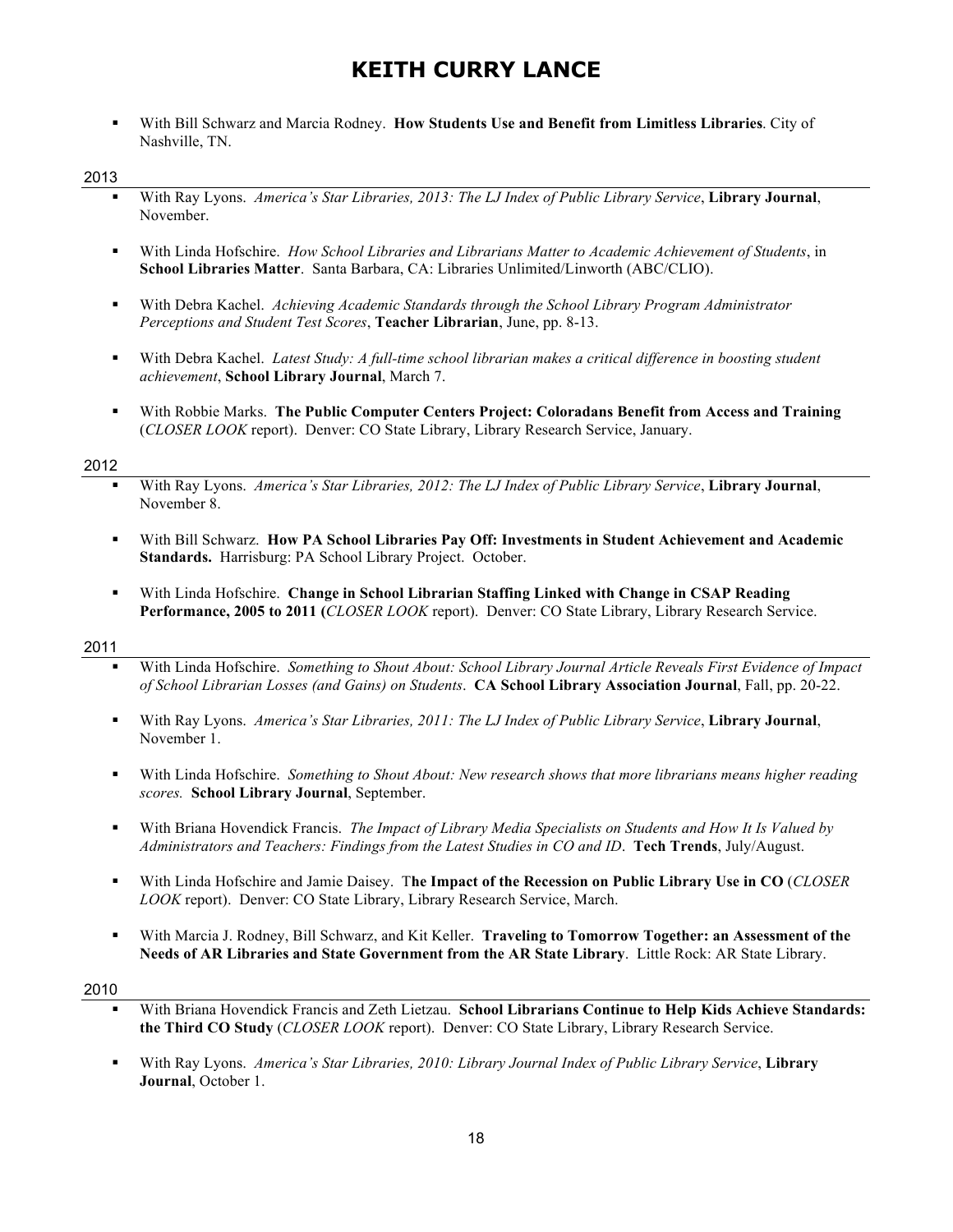- § *School Librarian Positions in Jeopardy in AR Public Schools*, **The News: an AR State Library publication**, September.
- § With Marcia J. Rodney and Bill Schwarz. *Collaboration Works—When It Happens! The ID School Library Impact Study*, **Teacher Librarian**, June.
- § *AR public library facilities sized and staffed below national norms (plus a Walmart perspective)*, **The News: an AR State Library publication**, May, pp. 2-3.
- § With Marcia J. Rodney and Bill Schwarz. *Impact of School Libraries on Academic Achievement: A Research Study Based on Responses from Administrators in ID*. **School Library Monthly,** May.
- § The Mind of a Researcher: Keith Curry Lance. **Teacher Librarian**. April, pp. 81-82.
- § With Marcia J. Rodney and Bill Schwarz. **ID School Library Impact Study - 2009: How ID Librarians, Teachers, and Administrators Collaborate for Student Success**. Boise: ID Commission For Libraries, March.
- § *How the AR State Library serves public libraries*. **The News: an AR State Library publication**, February/March, pp. 2-3.
- § **Use of AR Public Libraries Up During Recession**. Little Rock: AR State Library. [Undated]

#### 2009

- § With Ray Lyons. *LJ Index of Public Library Service 2009, Round 2*. **Library Journal**, November 15.
- § *AR Public Libraries: You Get What You Pay For*. **The News: an AR State Library publication**, May, pp. 1-2.
- § *Use of AR public libraries up during economic downturn*. **The News: an AR State Library publication**, August, p. 2.
- § **Quotable Facts About AR Public Libraries 2009** mini-brochure (Little Rock: AR State Library).
- § *AR public libraries going strong in new millennium*. **The News: an AR State Library publication**, May, p. 2.
- § With Nicolle Steffen, Zeth Lietzau, and others. **Public Libraries—A Wise Investment: A Return On Investment Study of CO Libraries** (*CLOSER LOOK* report). Denver: Library Research Service. March.
- § With Ray Lyons. *America's Star Libraries: The LJ Index of Public Library Service 2009*, **Library Journal**, February 15.
- § *AR public libraries provide diverse collections and services*, **The News: an AR State Library publication**, February, p. 2.
- § With Marcia J. Rodney and Bill Schwarz, as RSL Research Group. *Talking Points for School Libraries* and associated *Quick Stats*, **Add It Up: Libraries Make the Difference in Youth Development and Education** (website), American Library Association, January.

- § With Robbie Bravman Marks. *The Link Between Public Libraries and Early Reading Success*, **School Library Journal**, September.
- § With Ray Lyons. *The New LJ Index*, **Library Journal**, June 15, pp. 38-41.
- § With Denise Davis. **Library Networks, Cooperatives, and Consortia (LNCC) Database: Project Overview and Value to LNCCs** (an audio slidecast).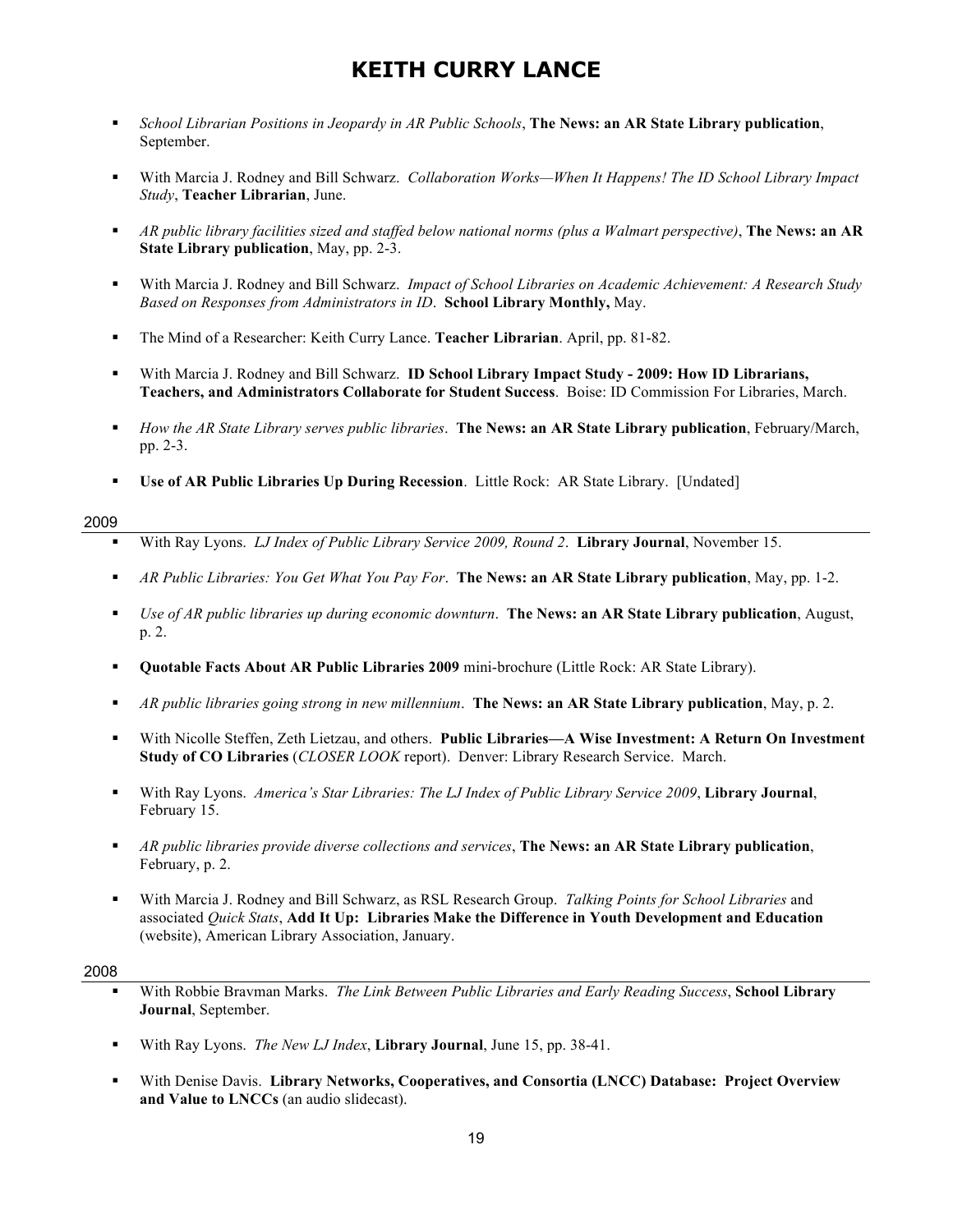#### 2007

- § Editor and Writer. **LitScan**: *Facts and Figures from the CO Literacy Research Initiative,* Denver, Adult Education and Family Literacy, CO Department of Education, irregular, 1997-2007.
- § Editor and Writer (selected issues). **FAST FACTS**: *Recent Statistics from the Library Research Service*, Denver, CO State Library and University of Denver, irregular), 1989-2007.
- § [RSL Research Group] With Denise M. Davis. **Library Networks, Cooperatives and Consortia: A National Survey.** Chicago: American Library Association, December.
- § *The Impact of School Libraries on Academic Achievement of Students*, **ter ou não ter Bibliotecário Escolar**, edited by José António Calixto (Lisbon: Calouste Gulbenkian Foundation), pp. 35-50.
- § With Marcia J. Rodney and Becky Russell. **How Principals, Teachers, and Students Benefit from Strong School Libraries: the IN Study** (INpolis: Association of IN Media Educators).

#### 2006

§ *The Outsiders:* It's not just the money. The "65 percent solution" questions whether librarians are actually educators. **School Library Journal**, September.

#### 2005

- § With Daniel Callison. *Enough Already? New Directions for School Library Impact Research*. **School Library Media Research**, v. 8**.**
- § With David V. Loertscher. **Powering Achievement: School Library Media Programs Make a Difference: The Evidence**, third edition (Salt Lake City: Hi Willow Research and Publishing).
- § *Retirement, Retention, and Recruitment: The Future of Librarianship in CO*, **Bowker Annual 2005**, pp. 446-51.
- With Christie M. Koontz and Dean Jue. Neighborhood-based In-library Use Performance Measures for Public Libraries: A Nationwide Study of Majority Minority and Majority White/Low Income Markets Using Personal Digital Data Collectors. **Library and Information Science Research**, vol. 27: pp. 28-50.
- § *Racial and Ethnic Diversity of U.S. Library Workers, 2000*. **American Libraries**, May, pp. 41-43.
- § *The U.S. Labor Market for Library Workers, 2002-2012*. A sidebar to the above article in **American Libraries**, May, p. 43.
- § With Marcia J. Rodney and Christine Hamilton-Pennell. **Powerful Libraries Make Powerful Learners: The IL Study** (Canton, IL: IL School Library Media Association).
- § With David V. Loertscher. *School library media centers (LMC) and academic achievement*. **The Whole School Library Handbook** (Chicago: American Library Association), pp. 133-34.
- § *School libraries and student achievement: proof of the power*. **The Whole School Library Handbook** (Chicago: American Library Association), pp. 361-64.
- § With David V. Loertscher. *Does an unsupervised clerk in the LMC make a difference in academic achievement?* **The Whole School Library Handbook** (Chicago: American Library Association), p. 365.

- § With Nicolle Steffen, Becky Russell, and Zeth Lietzau. **Retirement, Retention, and Recruitment (the Three R's): The Future of Librarianship in CO** (Denver: Library Research Service).
- § With Becky Russell. **Gateways to Achievement**: *A County-Level Perspective on Adult Educational Attainment, the Cycle of Opportunity, and Their Impact on Academic Achievement* (Denver: CO Department of Education).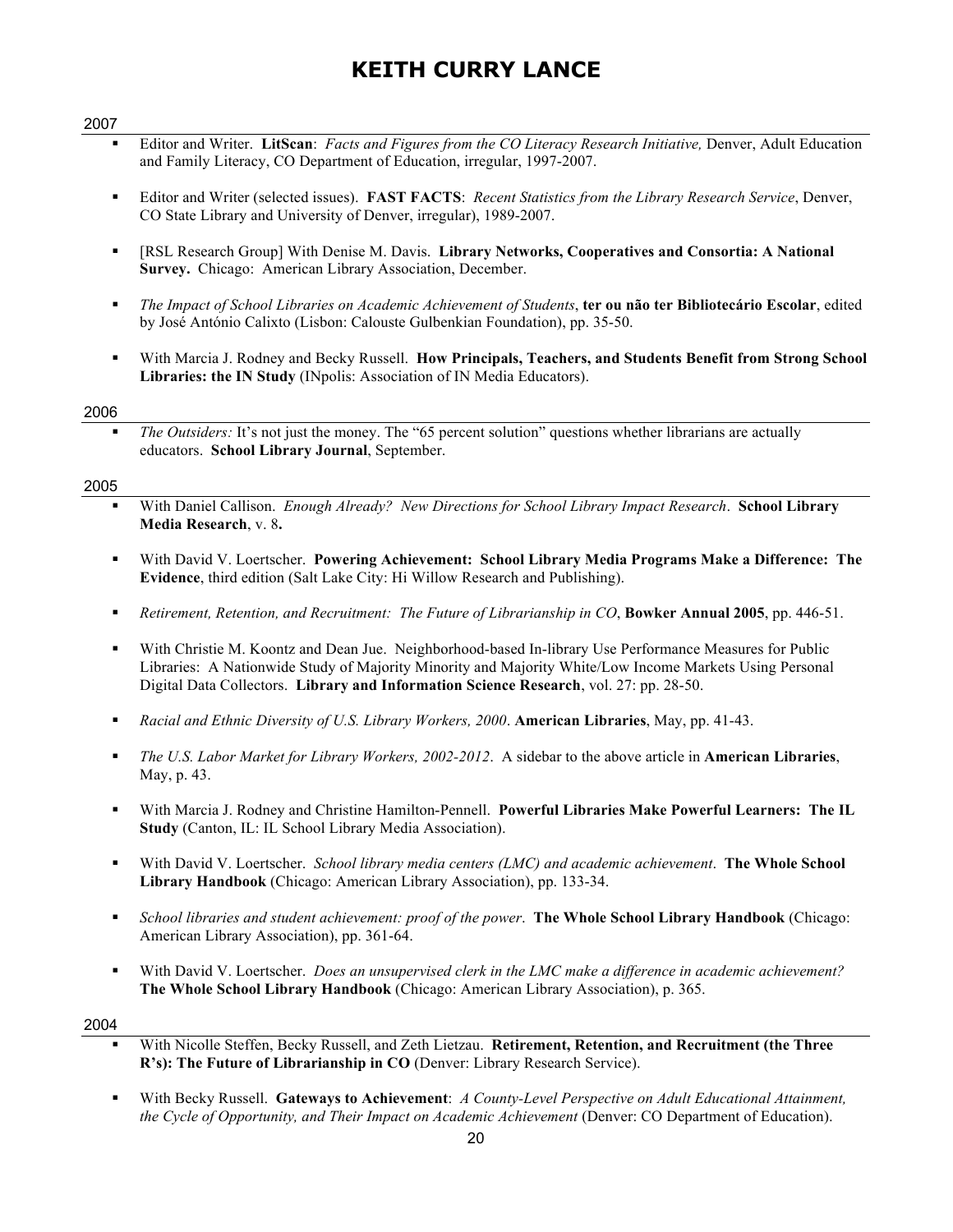- § With Becky Russell and Zeth Lietzau. *Research and Statistics on Libraries and Librarianship in 2003*. **Bowker Annual 2004**.
- § With Becky Russell. *Scientifically-Based Research on the Impact of School Librarians on Academic Achievement.* **Knowledge Quest** 32 (5), May/June, 13-17.
- § With Donna J. Baumbach and Marcia J. Rodney. *Part III: The Impact of School Library Media Specialists and Library Media Programs on Student Achievement*. Pages 68-82 in **Making the Grade: The Status of School Library Media Centers in the Sunshine State and How They Contribute to Student Achievement** by Donna J. Baumbach (Salt Lake City: Hi Willow Research and Publishing).
- § *Libraries and Student Achievement: Proving the importance of school libraries for improving student test scores*. **Threshold: Exploring the Future of Education** (a publication of Cable in the Classroom), Winter 2004.

#### 2003

- § With Marcia J. Rodney and Christine Hamilton-Pennell. **The Impact of Michigan School Librarians on Academic Achievement: Kids Who Have Librarians Succeed!** (Salt Lake City: Hi Willow Research and Publishing).
- § With Marcia J. Rodney and Christine Hamilton-Pennell. **How School Libraries Improve Outcomes for Children:**  *The New Mexico Study* (Salt Lake City: Hi Willow Research and Publishing).
- § With David V. Loertscher. **Powering Achievement: School Library Media Programs Make a Difference: The Evidence**, second edition (Salt Lake City: Hi Willow Research and Publishing).
- § With Becky Russell. **Colorado Courier Cost Comparison Study** (*CLOSER LOOK* report) (Denver: Library Research Service).

#### 2002

- § How School Librarians Leave No Child Behind: The Impact of School Library Media Programs on Academic Achievement of U.S. Public School Students, **School Libraries in Canada** v. 22, n. 2.
- § With Nicolle O. Steffen and Rochelle Logan. *Time to Tell the Whole Story: Outcome-Based Evaluation and the Counting On Results Project*, **Public Libraries**, July/August, pp. 222-28.
- §
- With Nicolle O. Steffen. Who's Doing What: Outcome-Based Evaluation and Demographics in the Counting On Results Project, **Public Libraries**, September/October, pp. 271-79.
- § With Marcia J. Rodney and Christine Hamilton-Pennell. **Make the Connection**: *Quality School Library Media Programs Impact Academic Achievement in Iowa* (Bettendorf, IA: Mississippi Bend Area Education Agency.)

- § With Nicolle O. Steffen, Rochelle Logan, Marcia J. Rodney, Suzanne Kaller, Christie M. Koontz, and Dean K. Jue. **Counting On Results: New Tools for Outcome-Based Evaluation of Public Libraries** (*CLOSER LOOK* report) (Denver: Library Research Service). November.
- Proof of the Power: Recent Research on the Impact of School Library Media Programs on the Academic Achievement of U.S. Public School Students, **MultiMedia Schools**, September. Translated into French for **Inter-CDI**, 2001. Also reprinted in **Teacher Librarian**, February 2002 and the **Educational Media and Technology Yearbook 2003**.
- § With Marcia J. Rodney. *Teaching Information Literacy is the Key to Academic Achievement: The Success Story of Oregon School Library Media Programs*, **OLA** [Oregon Library Association] **Quarterly**, 7(2), pp. 21-22.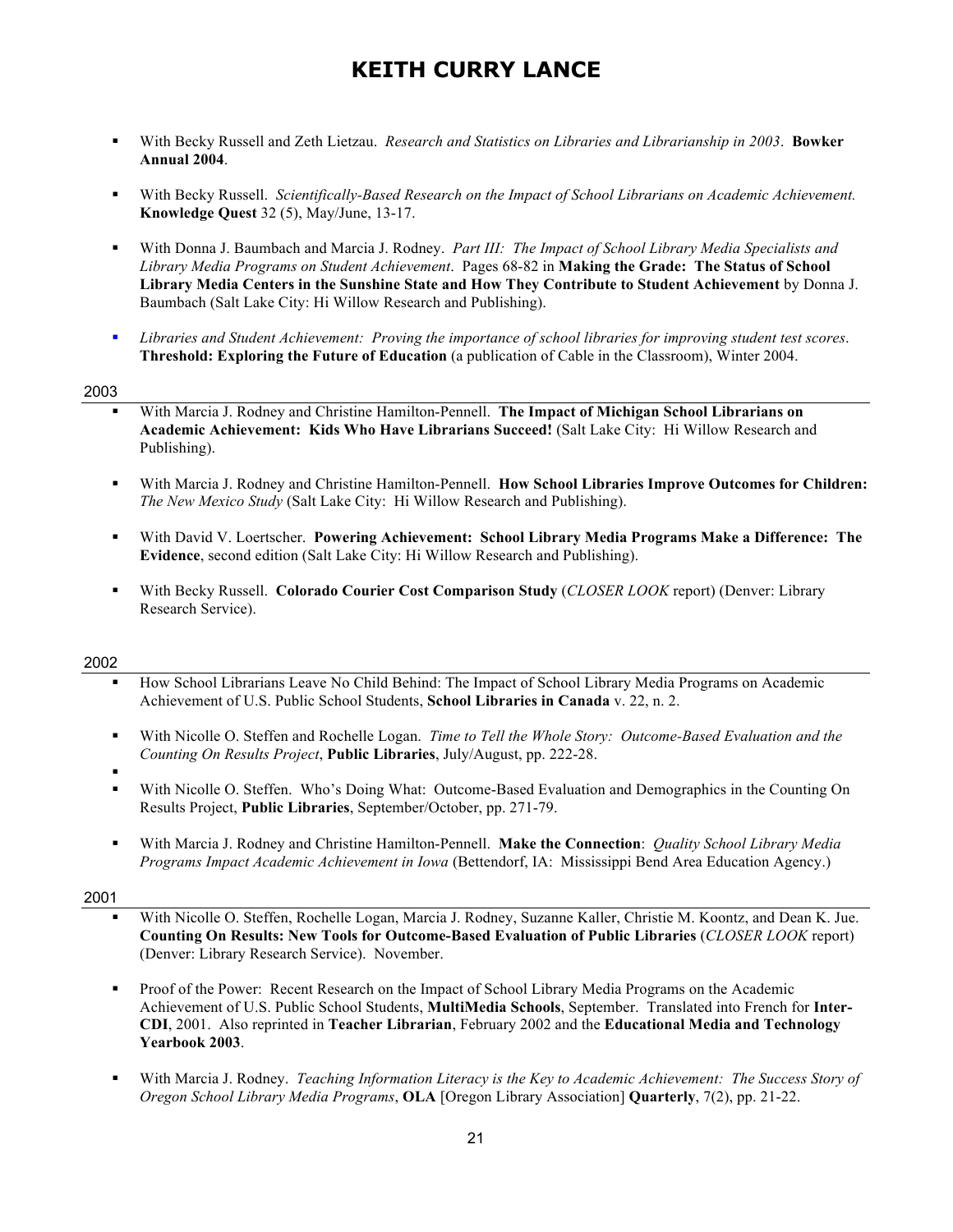- § With Marcia J. Rodney and Christine Hamilton-Pennell. **Good Schools Have School Librarians**: *Oregon School Librarians Collaborate to Improve Academic Achievement* (Terrebonne, OR: Oregon Educational Media Association).
- § With David V. Loertscher. **Powering Achievement: School Library Media Programs Make a Difference: The Evidence** (San Jose: Hi Willow Research and Publishing).
- § (Library Research Service, CO State Library) With ALA Office for Research & Statistics and ALA Washington Office. **Quotable Facts About America's Libraries 2001-2002** *Library Advocacy Now!* (Chicago: American Library Association, Public Information Office).

#### 2000

- § With Marti A. Cox. *Lies, Damn Lies, and Indexes: A Methodological Critique of Hennen's American Public Library Rating Index*, **American Libraries**, June/July.
- § With Dean K. Jue and Christie M. Koontz. *Collecting detailed in-library usage data in U.S. public libraries: the methodology, the results and the impact.* **Proceedings of the 3rd Northumbria International Conference on Performance Measurement in Libraries and Information Services** *held at Longhirst Management and Training Centre, Longhirst Hall, Northumberland, England, 27 to 31 August 1999* (Newcastle-upon-Tyne: University of Northumbria at Newcastle), pp. 175-80.
- § With Christine Hamilton-Pennell, Marcia J. Rodney, and Eugene Hainer. *Dick and Jane Go To the Head of the Class* (report on the Alaska, CO, and PA studies on the impact of school library media programs on academic achievement), **School Library Journal**, April.
- § With Marcia J. Rodney and Christine Hamilton-Pennell. **How School Librarians Help Kids Achieve Standards: The Second CO Study** (Denver, CO State Library, CO Department of Education, and San Jose, Calif.: Hi Willow Research and Publishing).
- § With Marcia J. Rodney and Christine Hamilton-Pennell. **Measuring Up to Standards: The Impact of School Library Programs and Information Literacy in PA Schools** (Harrisburg, PA Citizens for Better Libraries for the Office of Commonwealth Libraries, PA Department of Education).
- § With Christine Hamilton-Pennell and Marcia J. Rodney. **Information Empowered: The School Librarian as an Agent of Academic Achievement in Alaska Schools, 2nd edition**, Juneau, Alaska State Library.

#### 1999

- With Dean K. Jue, Andrew Magpantay, Christie M. Koontz, and Ann M. Seidl. Using Public Libraries to Provide Technology Access for Individuals in Poverty: A Nationwide Analysis of Library Market Areas Using Geographic Information Systems, **Library & Information Science Research**, v. 21, n. 3.
- § *State Rankings of Selected Public Library Data, 1996*, **Bowker Annual 1999** (New York: R. R. Bowker) (Note: Erroneously attributed to the National Center for Education Statistics).
- § *Book Review: Frances Bryant Bradburn's Output Measures for School Library Media Programs* (New York: Neal-Schuman), **Journal of Youth Services**.

- § **How CO Graduates Benefit from Passing the GED Tests** (Denver: Office of Adult Education, CO Department of Education).
- § With Eugene Hainer. *The Case for Crisis in School Libraries: Symptoms or Solutions?*, **CO Libraries**, Summer, pp. 6-10.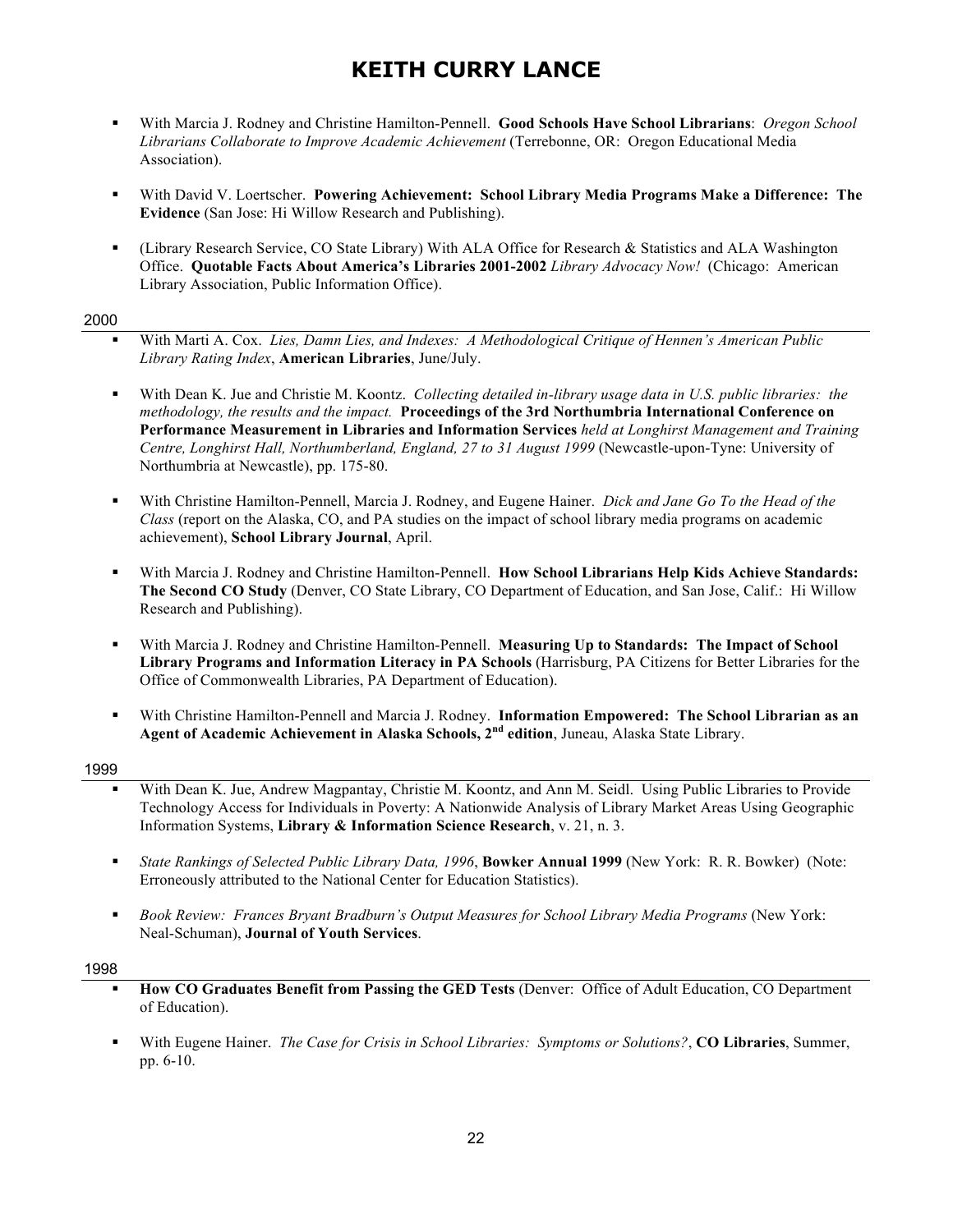#### 1997

- § With Mary Jo Lynch. *State Library Agencies: What Do The Numbers Tell Us?*, **Bowker Annual 1997** (New York: R. R. Bowker), pp. 420-25.
- § *State Rankings of Selected Public Library Data, 1995*, **Bowker Annual 1997** (New York: R. R. Bowker), p. 460.

#### 1996

- § With Elaine Kroe. **E. D. TABS: State Library Agencies, FY 1994** (Washington, DC: National Center for Education Statistics).
- § With Barbara Froling Immroth. *Output Measures for Children's Services in Public Libraries: A Status Report*, **Public Libraries**, July/August.
- § *Available Data for Library Managers*, appendix to *Chapter 17, Gathering Numbers for Evaluation*, **The TELL IT! Manual: The Complete Program for Evaluating Library Performance** (Chicago and London: American Library Association).
- § With Debra Wilcox Johnson. *Chapter 14*, *Questionnaires*, **The TELL IT! Manual: The Complete Program for Evaluating Library Performance** (Chicago and London: American Library Association).

#### 1995

- § With Julie J. Boucher*. Decision-Making by the Numbers: Available Data for Academic Library Managers*, in **Advances in Librarianship** (San Diego: Academic Press).
- § With Mary Jo Lynch*. MLS Librarians in Public Libraries: Where They Are and Why It Matters*, **Public Libraries** (July/August 1993). Reprinted in **The Whole Library Handbook 2** (Chicago: American Library Association).
- § (Library Research Service, CO State Library) With ALA Office for Research & Statistics and ALA Washington Office. **Library Advocacy Now!** *Quotable Facts About America's Libraries* (Chicago: American Library Association, Public Information Office), n.d.
- § Selected issues of **FAST FACTS**: *Recent Statistics from the Library Research Service* in **The Whole Library Handbook 2** (Chicago: America Library Association).

#### 1994

- § Selected issues of **FAST FACTS**: *Recent Statistics from the Library Research Service* and excerpts from Building a Sound Case for Support: Statistical Evidence and Its Attractive Presentation in **Let's Tell Your Story** (Salt Lake City: UT State Library).
- § *Review of Research Issues in Public Librarianship: Trends for the Future*, edited by Joy M. Greiner, **Journal of Library and Information Science**, October.
- § *The Impact of School Library Media Centers on Academic Achievement*, Current Research, **School Library Media Quarterly**, Spring. Reprinted in School Library Media Annual 1994 (Englewood, CO: Libraries Unlimited) and on the AASL CD-ROM 1995 (Chicago: American Association of School Librarians, June).

- § With Sandra M. Cooper, Nancy Bolt, & Lawrence Webster. **Community Analysis Methods and Evaluative Options: The CAMEO Handbook** (Richmond, VA State Library & Archives).
- § With Lynda Welborn & Christine Hamilton-Pennell. **The Impact of School Library Media Centers on Academic Achievement** (Castle Rock, CO: Hi Willow Research & Publishing, distributed by Libraries Unlimited).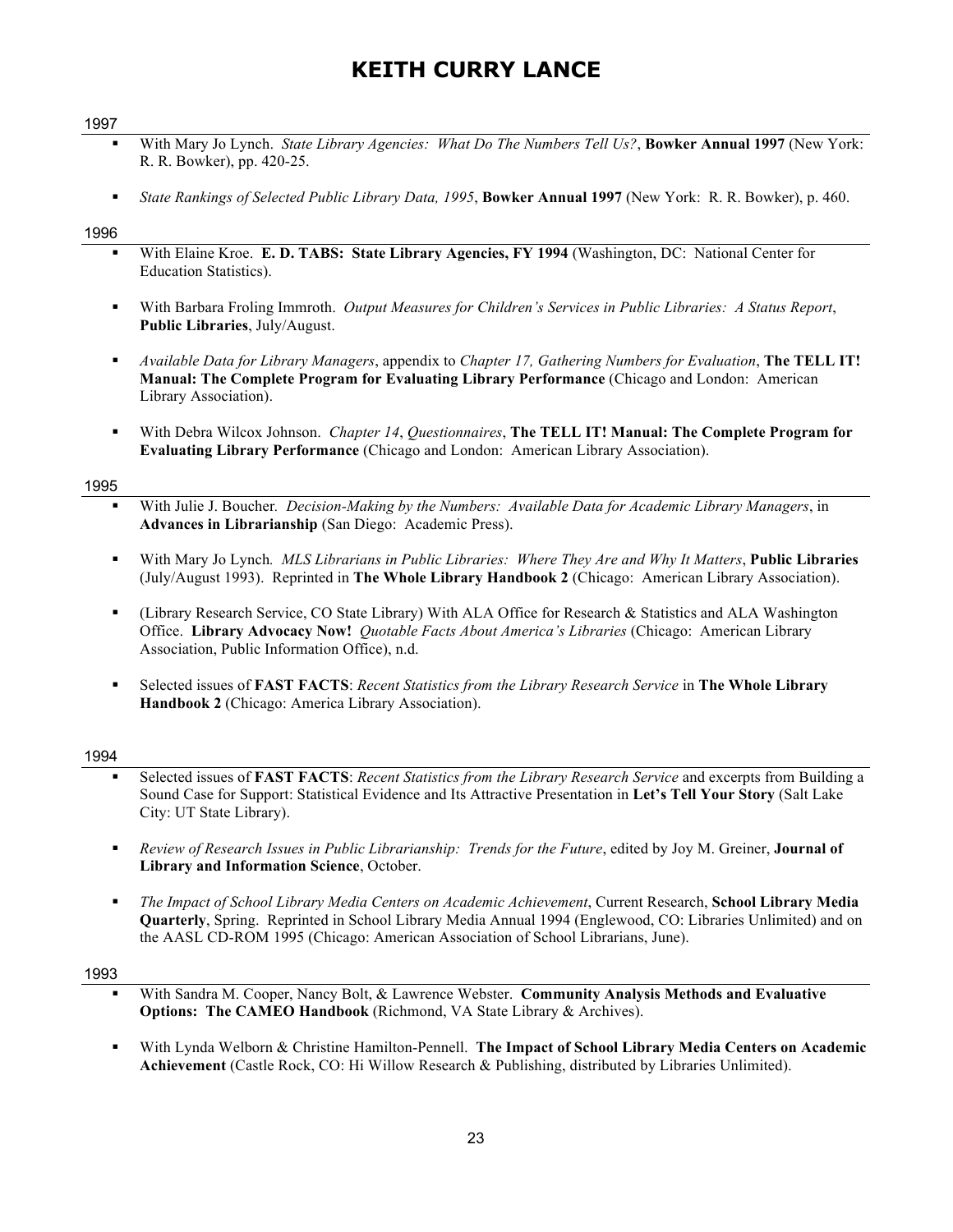#### 1992

- § With Katy Sherlock. *Use of Statistics for Management Decisions* in **Applying Research to Practice: How to Use Data Collection & Research to Improve Library Management Decision Making** (Urbana-Champaign, University of IL), 1992.
- § With Lynda Welborn. *CO School Finance & the Library Media Center*, **CO Libraries** 18 (December): 24-26.
- § With Julie J. Boucher. **The Roles of Libraries in Education** (Denver: CO Department of Education).

#### 1991

- § Selected issues of **FAST FACTS**: *Recent Statistics from the Library Research Service* in **The Whole Library Handbook** (Chicago, American Library Association).
- § Building a Sound Case for Support: Statistical Evidence and Its Attractive Presentation in **Politics and the Support of Libraries** (New York: Neal-Schuman).

#### 1988

- § Blueprint for CO Libraries: Planning for a State of Excellence, 1988-1992 (Denver, CO State Library), 1988.
- § The State Library, Regional Library Systems, and Interlibrary Cooperation: Investments in the Information Infrastructure of a More Competitive and Productive CO (Denver, CO State Library), 1988.

#### 1987

§ Long Range Planning and the Evolution of CO's Systems**, CO Libraries** 12 (September 1987): 10-15.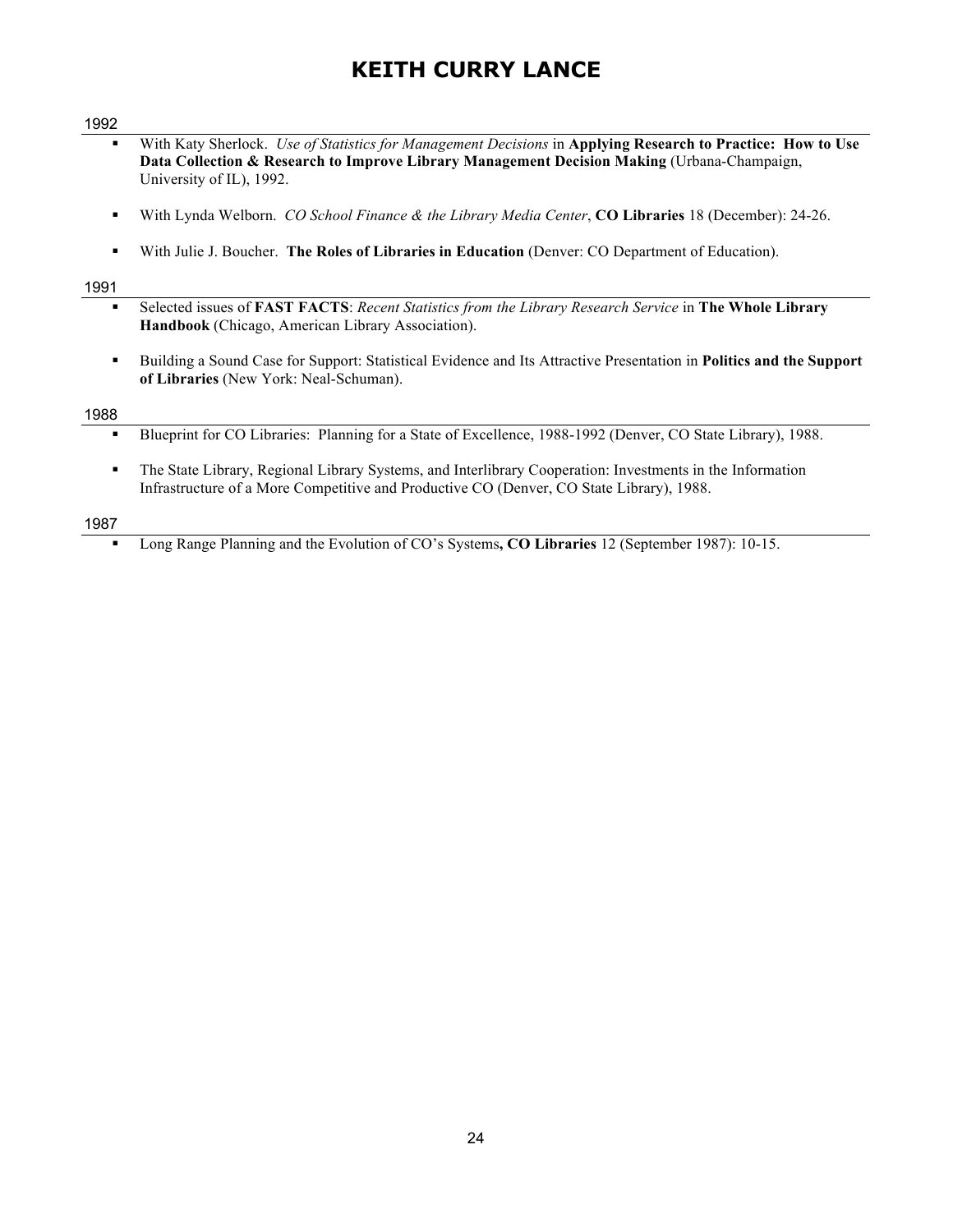## **INTERVIEWS**

## 2015

§ *Tularosa Public Library ranked in top 10 in nation,* **Alamogordo Daily News***, November 3*.

#### 2013

- § *What Governmental Big Data May Mean For Libraries***, Library Journal**, May 30.
- § *In praise of Pa. librarians*, **LancasterOnline** (an edition of Intelligencer Journal/Lancaster New Era/Sunday News), January 3.
- § *Ela library in Lake Zurich ranked high among nation's libraries*, **Chicago Tribune, Local: Lake Zurich**, November 15.

#### 2012

- § *Study shows access to full-time librarians contributes to PA public school student success*, **collegianonline** (Penn State), December 3.
- § *Good and Bad News*, in Class Notes: The Latest Education News, **Parenting**, May 10.
- § **Engaging in Action Research to Study Your School Library***,* by Judith Sykes (Libraries Unlimited, ABC-CLIO).

#### 2011

- § *Report finds state staff unfamiliar with library*, **AR Democrat-Gazette**, National Public Radio, May 8*.*
- § *Budget cuts threaten more staff cuts in Mukilteo*, **The Seattle Times**, March 29*.*

#### 2010

- § *Shhhh … Libraries At Work*, **Bob Edwards Show**, Sirius XM Satellite Radio, October 19, and **Bob Edwards Weekend**, Public Radio International, October, 23.
- § **The Impact of School Libraries on Student Achievement: Exploring the School Library Impact Studies**, a Library Research Service production, October.

#### 2009

§ *High-Tech Library Gleams in CO Town*, **All Things Considered**, National Public Radio, August 23*.*

#### 2008

- § *Three Spokane Moms Save Their School Libraries*, **School Library Journal**, September (pp 2 & 4 online).
- *Longshots # 87: Keith Curry Lance* (about the IN study).

#### 2007

- § *The Sower: An Interview with Keith Curry Lance*. **School Library Journal**, October.
- § *AASL's School Library Counts! Survey*, **American Libraries Online**, Focus, September 10, 2007.

#### 2006

- § *Struggling district may close the book on library branch*. **Denver Post**, June 13.
- § *Heart of the School.* **District Administration**, January.

- § *S.M.A.R.T. Marketing: Implementing Easy Outcomes-Based Evaluations*. **Marketing Library Services**, May-June, pp. 1-2.
- § *Study: Quality of school libraries connected to test scores*. **Naperville Sun**, February 20.
- § *Updates: Too few top-notch libraries*. **Catalyst Chicago**, February.
- § *Exclusive Interview with Keith Curry Lance*, **Libraries Matter** podcast, February 22.
- § *ISLMA Releases School Study*. **Lincoln Trails Library System CONNECTIONS**, January/February.
- § *Look it up*: *high quality school library programs lead to better achievement*. **SOCRATES**, Legislative Update, January.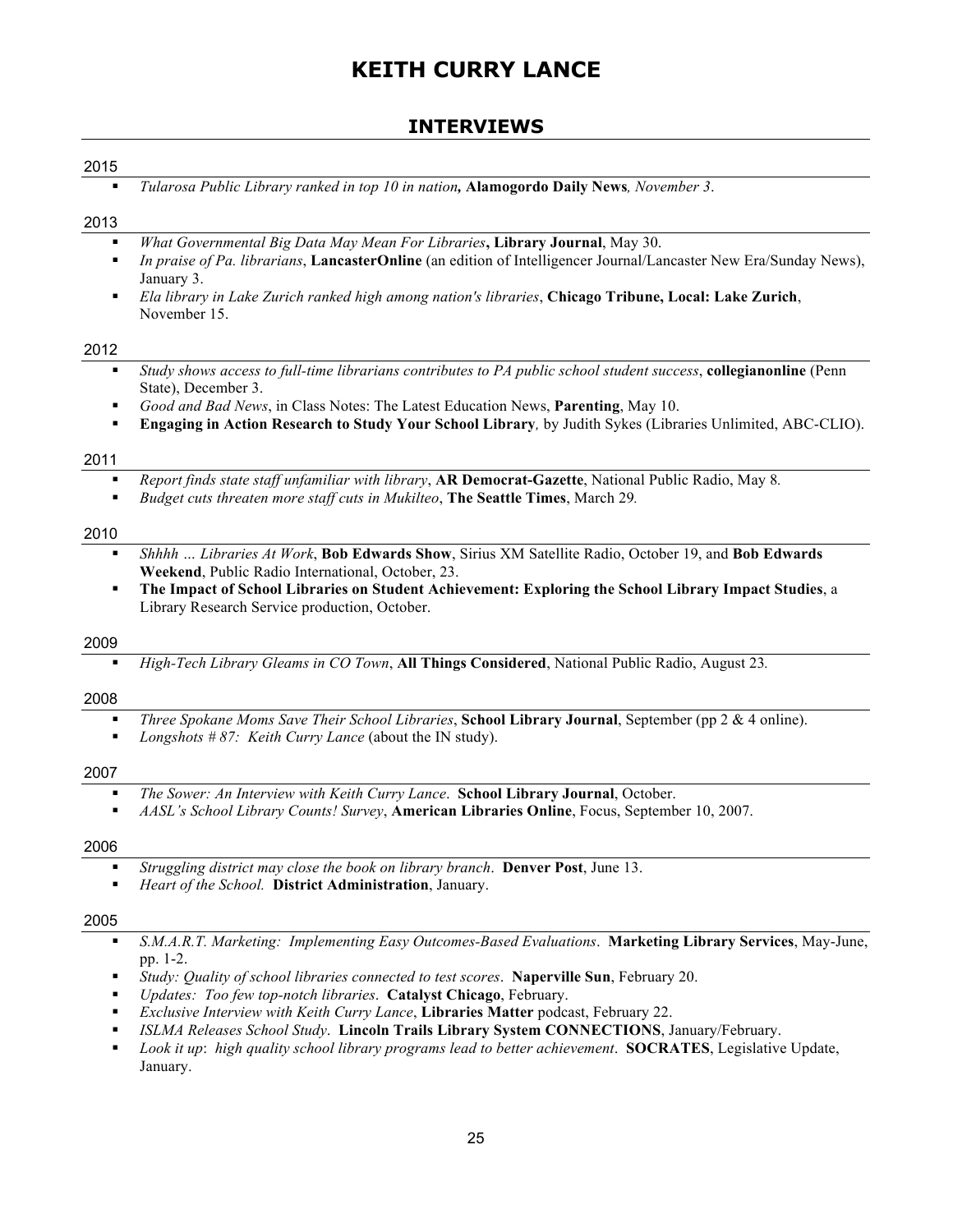#### 2004

- § *School library program gets results: Kids read, do research, and test scores are up*. **Philadelphia Daily News**, December 6.
- § *Education experts are concerned about studies showing a direct connection between student test scores and quality of school library programs, and CO's recent loss of qualified staff in school libraries. Comments from Keith Lance with the Library Research Service*. **CO News Connection** (radio news service), aired on 19 stations statewide, November 11.
- § *Strong School Library Programs Leave No Child Behind: The Evidence*, **School Leader** (NJ School Boards Association journal), September.
- § *School Libraries … the heartbeat of schools*, **Wyoming Library Roundup**, Summer.
- § *Libraries in peril* (Susan Thornton column), **Denver Post**, May 27 (cited figures given as background, not quoted).
- § *Session 4: Governance Models*, Mayor's Task Force on Future Library Funding, Denver Public Library, April 20 (televised by DenverGov.org on Channel 8, local government access, in late April). Published in **The Denver Public Library Bulletin**, Special Edition, April 23.
- § *Libraries weather budget cuts*, **Canyon Courier** (Jefferson Co., CO), April 19.
- § *Research Corner: School Libraries: Quietly Making A Difference*, **District Administration**, April.
- § *Locking up a world of ideas, Closing libraries puts schools' core at risk*, **San Francisco Chronicle**, March 28.
- § *Inside Education*, **The Times-Republican** (Marshalltown, IA), March 18.
- § *School libraries not stacking up*, **The Tennessean** (Nashville), March 14, pp 1, 17a.
- § Libraries still rely on books but include CDs and DVDs, **The Tennessean** (Nashville), March 14.
- § *Libraries called key*, **Reading Today**, February/March.

#### 2003

- § *Appoquinimink relies on libraries: Program seeks to integrate research skills with classroom lessons*, **Wilmington** (DE) **News-Journal**, December 5.
- Look it up: High-quality school library programs lead to better achievement, Legislative Update, Project SOCRATES, South Central Service Cooperative (MN), October 24.
- § Not just checking out books: library association study to look at impact of libraries on test scores. **Herald & Review** (Decatur, IL), October 9, B1 ff.
- § TV coverage of Island Journeys conference, Hobart, Tasmania. **ABC** [Australian Broadcasting Company] **News-- Tasmania**, October 3.
- § *Call for libraries to turn new leaf,* **The Mercury** (Hobart, Tasmania, Australia), October 3.
- § *Chat Room: The Wisdom of Goofing Off: Public libraries alone can let many kids explore the Internet*, **School Library Journal**, August, p. 35.
- § Retirement, Recruitment, and Retention: The Future of Librarianship in CO, **Library Media Connection** interview, July 23.
- § *Adams library system worst in state,* Denver & The West section, **Denver Post**, July 13, pp. B1, B6.
- § *Libraries Boost Student Learning: Researcher Keith Lance once again proves the importance of media centers*, **School Library Journal**, July, p. 24.
- § *Libraries: No Longer a Model Situation*, **BCSTA Education Leader** (British Columbia School Trustees Association newsletter), April 24.
- § Book Value: New research shows a strong connection between healthy school libraries and student achievement. Why is no one in Canada listening?, **Today's Parent**, March, pp. 49-52.
- § Libraries Bridging Digital Divide, *CO Matters*, **CO Public Radio**, February 26.

- § *Library Technology Raises Test Scores, Too*, **School Library Journal**, December, pp. 24-26.
- § Librarian slots stack up in state: pay, age, image take toll in schools, **Denver Post**, November 11.
- § Low budget libraries have high cost, **Orlando Sentinel**, November 10.
- § *Friendly Takeover* (about Internet services in public libraries), **Bucks County Courier Times**, September 20, 2002.
- § Study on Libraries and Test Scores, *CO Matters*, **CO Public Radio**, July 12. Rerun October 9.
- § *The Power Is In Kalamazoo,* **Media Spectrum** (MI), Fall, pp. 16-18.
- § *Poor marks for school libraries, The Americans understand the key role school libraries play in learning. Why doesn't Canada?*, **Globe and Mail**, June 10, p. A15.
- § *School libraries suffering: Canada's neglect puts literacy at peril, coalition warns*, **The Toronto Star**, May 29, A24.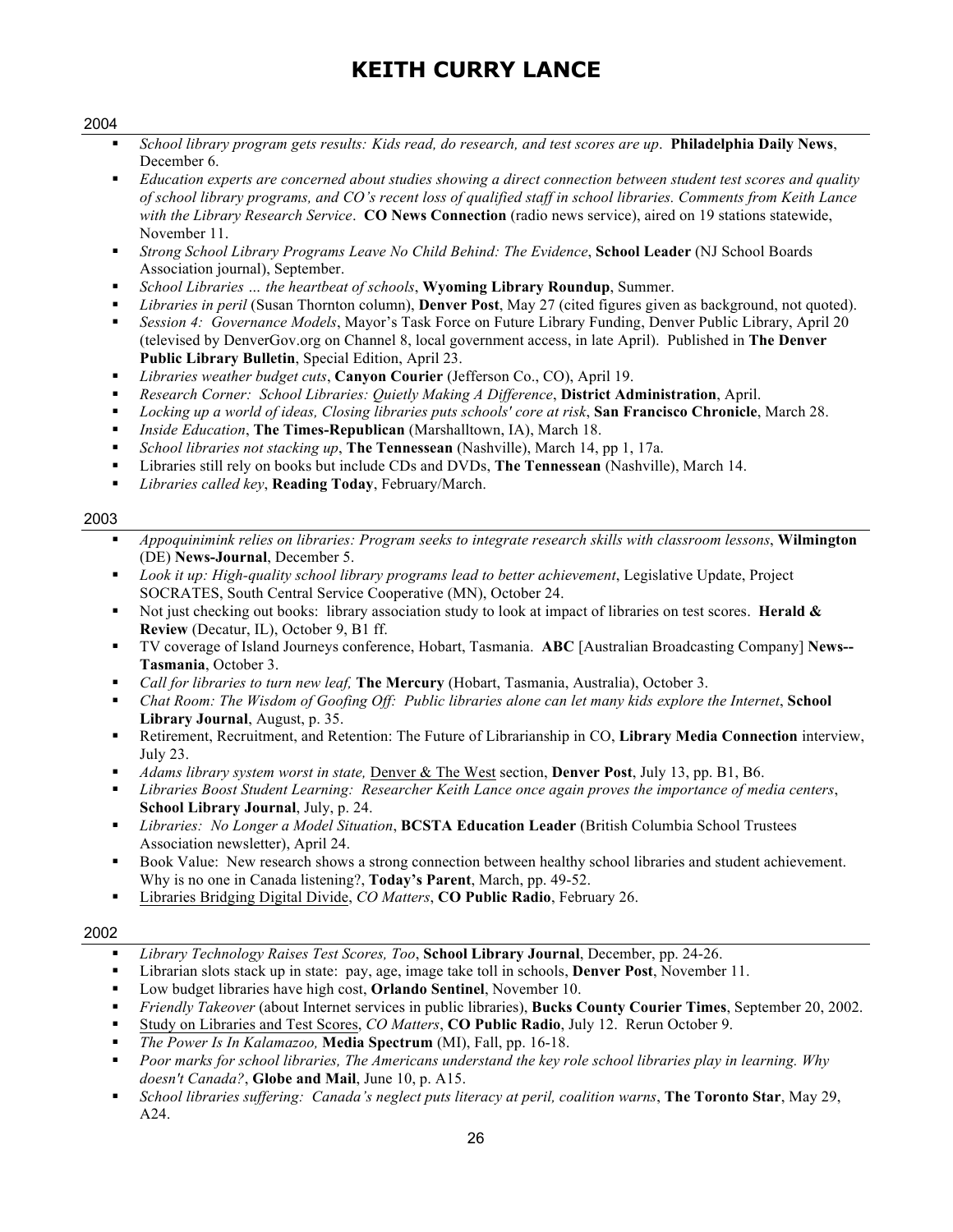- § Canadian Coalition for School Libraries press conference, Toronto, May 28. (TV coverage, May 28, on **CITY-TV** and **CP24**)
- § *School libraries in a miserable state*, **Globe and Mail**, May 22.
- § *The Crisis in School Libraries: How did we fall so far so fast?*, **Quill & Quire**, February.

#### 2001

- § *Libraries DO Make a Difference!: Interview with Keith Curry Lance*, **Impact** (newsletter of the Association for Teacher-Librarianship in Canada), v. 10, n. 3, Fall.
- § [Keith Lance interview], *Best Practices for School Library Media Coordinators*, **STAR Online**, March 12, 4:00-  $6:00$ pm.
- § *Library rankings stir some debate*, **Milwaukee Journal-Sentinel**, February 4.
- § *Libraries too vital to cut*, **Denver Post**, January 2, p. B. 06.

#### 2000

- § *Don't Shortchange Libraries*, **Rocky Mountain News**, December 31.
- § *School libraries of poor quality: Some counties spurn state cash rather than match funds for books*, **Baltimore Sun**, September 10.
- § *Strong Media Centers Boost Test Scores*, **eSchoolNews.com**, August 1.
- § *Strong Libraries Improve Student Achievement* (School Administrators Article), **Education World**, July 11.
- § *Where Have All the Librarians Gone?*, **US News Online**, Science & Ideas, June 12.
- § *School libraries can give students a vital life, but many are shortchanged*, **The Philadelphia Inquirer** (Philly.com), June 8.
- § *Strong libraries make for better students, expert says*, **Pueblo Chieftain**, May 19.
- § *Some School Libraries Stuck in Cold War*, **Cleveland Plain Dealer**, May 30, p. A10.
- § [Library Study]*, Fox-13 News*, **Fox-13** (KDVR), May 18*.*
- § *Findings: Library Science*, **Teacher**, May 2000, p. 23.
- § *Schools with big, well-run libraries excel on reading tests, study says*, **Rocky Mountain News**, April 26.
- § School Libraries & Testing (with Keith Lance and Nancy Bolt), *KUSA @ 4pm*, **9News** (channel 9, NBC affiliate), April 25, 4:00pm, 2:31; *KCNC @ 4pm*, **News4** (channel 4, CBS affiliate), April 25, 4:00pm, 1:44; *KCNC @ 5pm*, **News4**, April 25, 5:00pm, 0:39.
- § *Libraries boom despite predicted 'Net gloom*, **Denver Post,** April 16.
- § *School Libraries See Federal Cash Spent Els*ewhere, **Pittsburgh Post-Gazette Online**, April 2.
- § *Study Shows Rise in Test Scores Tied to School Library Resources*, **Education Week on the Web**, March 22.
- § Nation's School Libraries Desperate for Funding, **ABC News**, February 7.

#### 1997

§ *Public library system in a bind, city says*, **Fort Collins COan**, January 28.

#### 1994

- § *Focus: Fort Collins Public Library: Facility outgrows home*, **Fort Collins COan**, August 4, pp. A10 ff.
- § Collaboration and Flexible Scheduling Key to Library Power Goals, **Library Power** (newsletter), May/June, p. 2
- § *How Stupid Can We Get: This is no time to lock up our books*, **Readers Digest**, April, pp. 17-27

#### 1993

- *Technology Is Not Enough*, **School Library Journal**, November, pp. 32-35.
- § *A Kaleidoscope of Challenges,* **School Library Journal***,* July, pp. 18-21.
- § *City will break ground at [new Denver central] library this morning*, **Rocky Mountain News**, April 20.

#### 1992

§ *New [Koelbel] library has a homey feel*, **Rocky Mountain News**, April 26.

#### 1991

§ *Libraries booked up: huge increase in public use stuns officials*, **Rocky Mountain News**, November 25.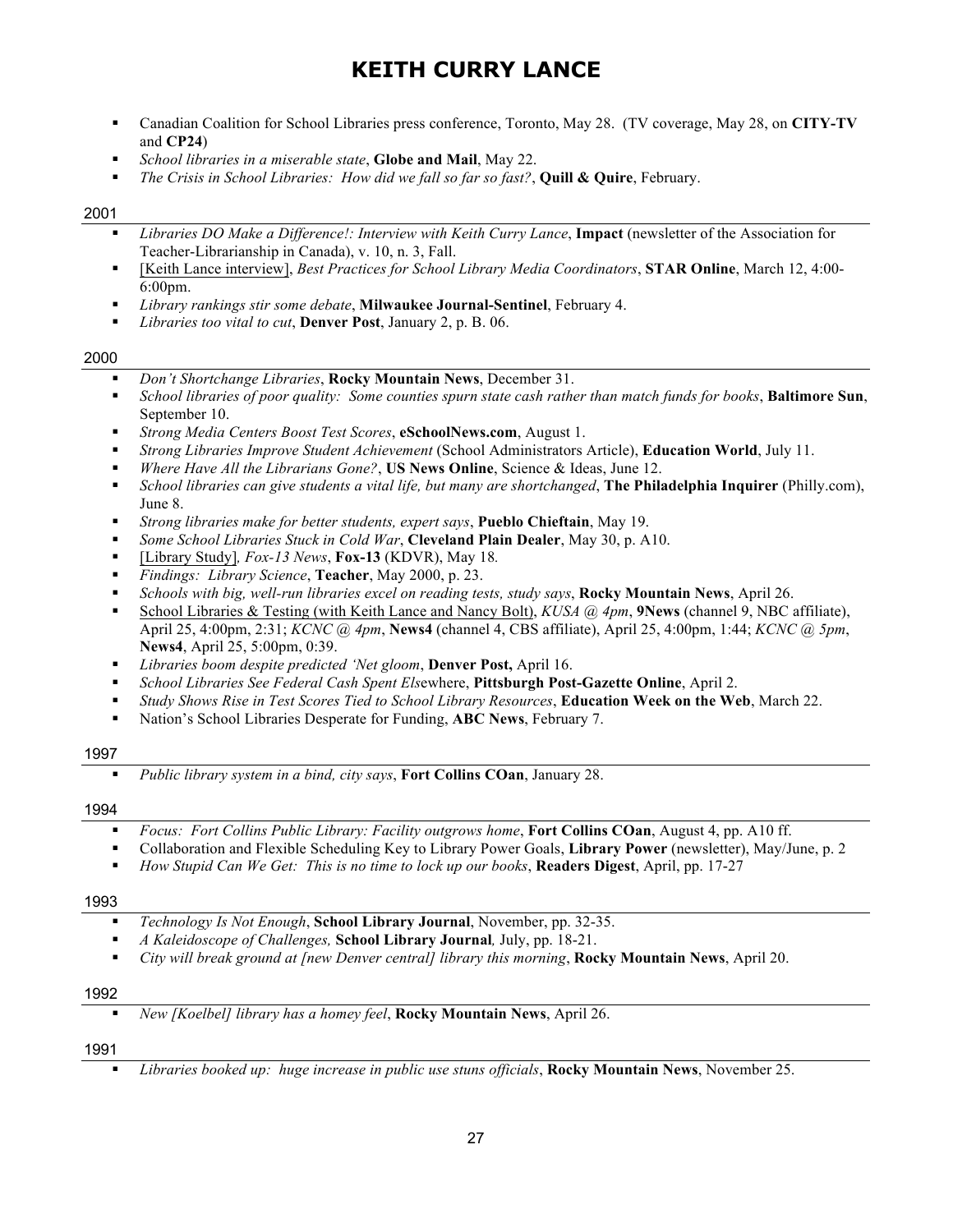## **HONORS**

- § Distinguished Service Award, American Association of School Librarians, 2013.
- § Certificate of Appreciation in honor of Keith Curry Lance, Consultant, RSL Research Group and former State Data Coordinator, CO State Library, for your valued dedication, commitment and service on the FSCS Steering Committee and State Library Agency Survey Steering Committee, Institute of Museum and Library Services, June 1989-December 2008.
- Certificate of Appreciation "for 20 years of service, leadership, comradeship, and commitment to public library data collection projects in the U.S.", State Data Coordinators and Library Statistics Working Group, December 2008.
- Career Achievement Award, CO Association of Libraries, 2007.
- Francis Keppel Award (for quality and timeliness of data submissions), Federal-State Cooperative System (FSCS) for Public Library Data (National Center for Education Statistics and National Commission on Libraries and Information Science), 1994-96, 1998-2000, 2002-06.
- Leadership Achievement Award, Association of Specialized and Cooperative Library Agencies, 2006.
- § Listed in *103 Outstanding School Librarians*, **Whole School Librarian's Handbook** (Chicago: American Library Association, 2004).
- § Library Research Service, Inaugural Winner, Community Partner Award, College of Education, University of Denver, April 2004.
- The Library Research Service Website, LRS.org
	- o Wise Owl Site of the Month, March 2004.
	- o AG&H Education Site Award, January 2004.
	- o Helen M. Eckard Award for Public Library Data Use, December 2003.
- § Featured Speaker, White House Conference on School Libraries, The White House, Washington, DC, June 4, 2002. (Also, White House reception for conference speakers and board members for the Laura Bush Foundation for America's Libraries, June 3, 2002.)
- § Certificate of Appreciation for Dedication to the University of Denver Library & Information Science Program Through a Partnership with Library Research Service and as an Adjunct Faculty Member, June 2001.
- **eSchool News'** Third Annual IMPACT 30 List (recognizing the high-impact players who have had a powerful effect on technology in the nation's schools), January 2001.
- Resolution of Commendation to Keith Curry Lance and the Library Research Service for "noteworthy and valuable research" on the impact of school library programs on academic achievement in PA public schools, PA School Librarians Association, 2000.
- § Certificate of Special Recognition for Research and Publication of **The Impact of School Library Media Centers on Academic Achievement**, CO Educational Media Association, 1993.
- Certificate of Recognition and Appreciation for Distinguished Service on the FSCS Steering Committee (NCLIS & NCES), 1991.
- Outstanding Alumnus, Department of Sociology, University of North TX, 1991.
- § Employee of the Year, State Library and Adult Education Office, CO Department of Education, 1988.
- Award of Recognition for distinguished achievement and outstanding service to the Library and to the academic community, Library Staff Association, University of North TX, 1984.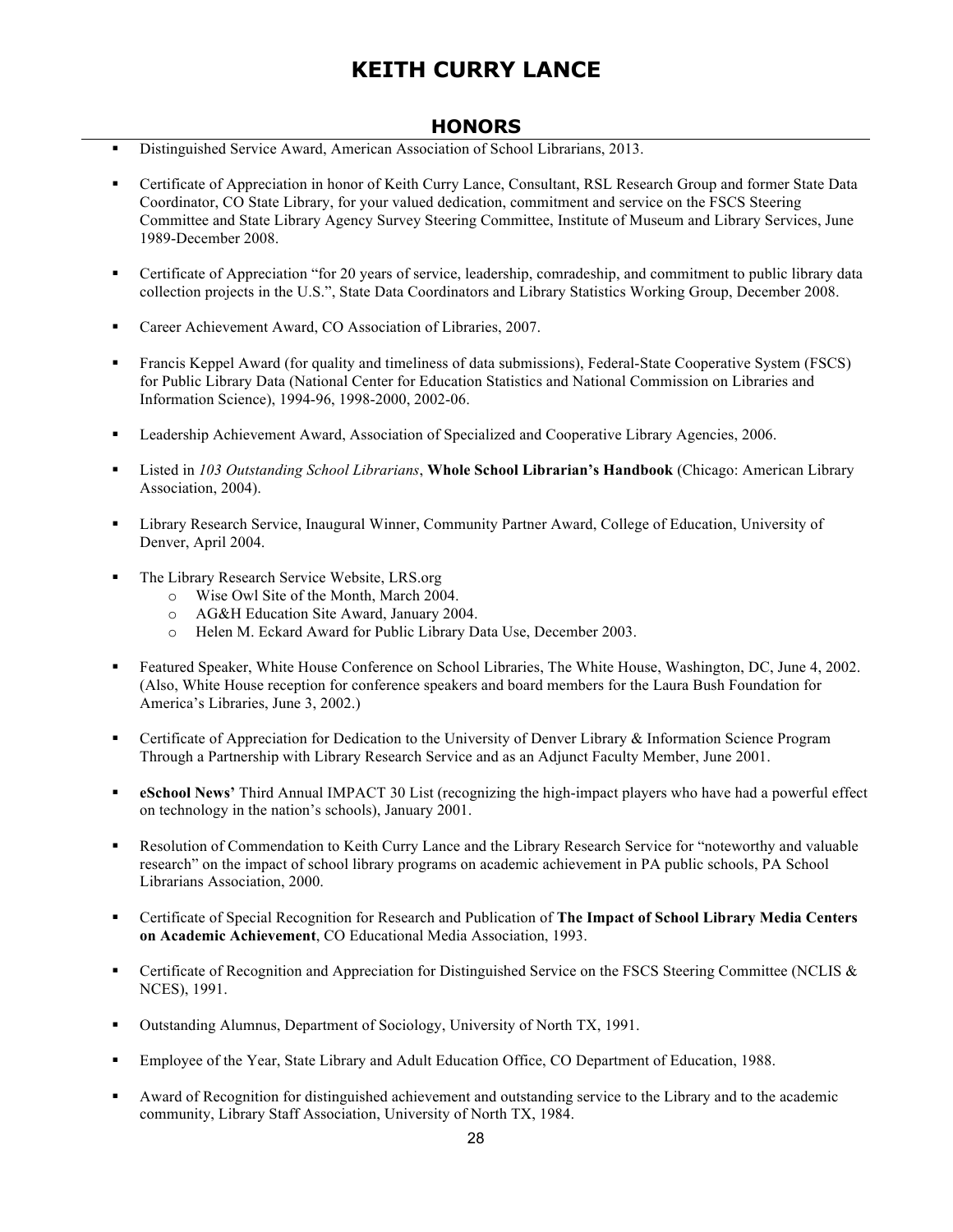§ Member, Theta Chapter of TX, Alpha Kappa Delta (national sociology honor society), 1977-85 (President, 1979- 80).

## **LRS SPECIAL PROJECTS**

#### 2007

- § What's It Worth to You?: A Return-on-Investment Study of Selected CO Public Libraries, 2006-07.
- § CO Literacy Research Initiative, CO Department of Education, 1995-present.

#### 2006

- § What's It Worth to You?: A Return-on-Investment Study of Selected CO Public Libraries, 2006-07.
- CO Literacy Research Initiative, CO Department of Education, 1995-present.

#### 2005

- § Outcome-Based Evaluation of CO State Library Programs and Services, CO State Library, 2004-05.
- Academic Library Impact Study, CO State Library, 2004-05.
- § CO Literacy Research Initiative, CO Department of Education, 1995-present.

#### 2004

- § Outcome-Based Evaluation of CO State Library Programs and Services, CO State Library, 2004-05.
- § Academic Library Impact Study, CO State Library, 2004-05.
- § CO @ Your Library Campaign project evaluation, CO State Library, 2004.
- WebJunction Public Access Computing Portal Project, OCLC and Bill & Melinda Gates Foundation, needs assessment and evaluation components, 2002-04.
- The Impact of Adult Education and Family Literacy on Gateways to Opportunity and Academic Achievement, Center for At Risk Education, CO Department of Education, 2003-04.
- § County Indicators of Need for Adult Education and Family Literacy Services in CO, Center for At Risk Education, CO Department of Education, 2003-04.
- § The 3 R's: Retirement, Recruitment, and Retention: The Future of Librarianship in CO, CO State Library, 2003-04.
- § CO Literacy Research Initiative, CO Department of Education, 1995-present.

#### 2003

- WebJunction Public Access Computing Portal Project, OCLC and Bill & Melinda Gates Foundation, needs assessment and evaluation components, 2002-04.
- The Impact of Adult Education and Family Literacy on Gateways to Opportunity and Academic Achievement, Center for At Risk Education, CO Department of Education, 2003-04.CO CO, Center for At Risk Education, CO Department of Education, 2003-04.
- § The 3 R's: Retirement, Recruitment, and Retention: The Future of Librarianship in CO, CO State Library, 2003-04.
- § AskCO Virtual Reference Project evaluation, Networking & Resource Sharing unit, CO State Library, 2003-04.
- § Survey of Literacy Programs in CO Public Libraries, Center for At Risk Education, CO Department of Education, 2003.
- § Quotable Facts About America's Libraries (academic library edition), American Library Association, 2003.
- § Teaching with CO's Heritage evaluation, CO Digitization Project, 2003.
- § Courier Cost Comparison Study, Central CO Library System, 2003
- § CO Literacy Research Initiative, CO Department of Education, 1995-present.

- WebJunction Public Access Computing Portal Project, OCLC and Bill & Melinda Gates Foundation, needs assessment and evaluation components, 2002-04.
- § Courier Cost Study, Central CO Library System, 2002-03
- § CO Students Achieve Power (CSAP) @ Your Library, workshop evaluation, 2001-02.
- Who, What, When and Where Project (distributed statewide patron database for authenticating users of licensed databases and generating statistics about database usage), data analysis and evaluation component, 2001-02.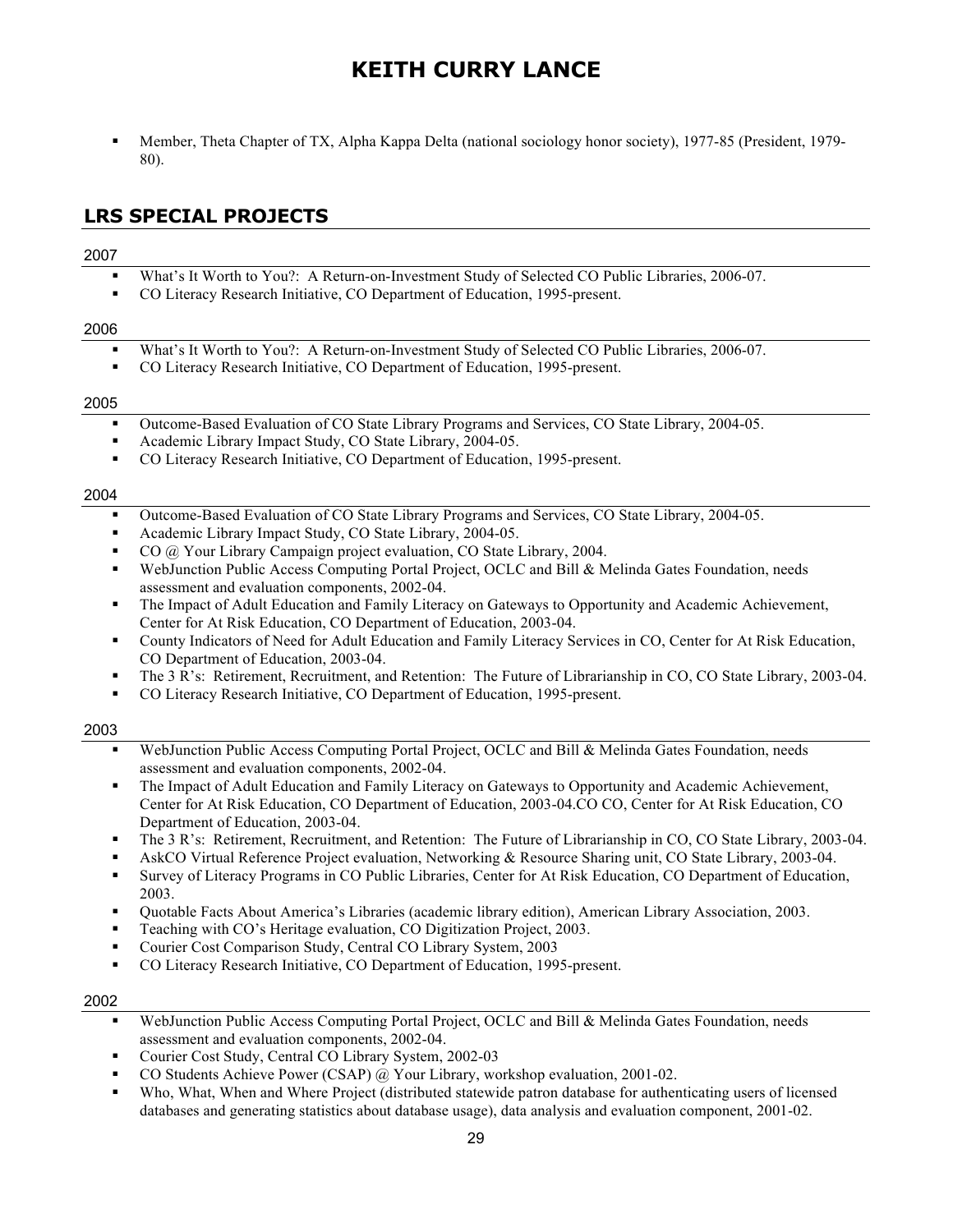§ CO Literacy Research Initiative, CO Department of Education, 1995-present.

#### 2001

- § CO Students Achieve Power (CSAP) @ Your Library, workshop evaluation, 2001-02.
- Who, What, When and Where Project (distributed statewide patron database for authenticating users of licensed databases and generating statistics about database usage), data analysis and evaluation component, 2001-02.
- § CO State Library Program Audit Surveys, 2001.
- § CO Digitization Project (CDP) Evaluation Project, 2000-01.
- § CO Library Services and Technology Act (LSTA) Evaluation Project, 2000-01.
- § Counting on Results: New Tools for Outcome-Based Evaluation of Public Libraries (a Library Services and Technology Act National Leadership Grant project), Bibliographical Center for Research (BCR) for the Institute of Museum and Library Services (IMLS), 1999-2001.
- § CO Literacy Research Initiative, CO Department of Education, 1995-present.

#### 2000

- § Counting on Results: New Tools for Outcome-Based Evaluation of Public Libraries (a Library Services and Technology Act National Leadership Grant project), Bibliographical Center for Research (BCR) for the Institute of Museum and Library Services (IMLS), 1999-2001.
- § CO Literacy Research Initiative, CO Department of Education, 1995-present.
- § How School Librarians Help Kids Achieve Standards, State Library and Adult Education Office, CO Department of Education, 1998-2000.
- § CO Library Services and Technology Act (LSTA) Evaluation Project, 2000-01.
- § KS Public Library Statistics Project, KS State Library, 1996-2000.

#### 1999

- Counting on Results: New Tools for Outcome-Based Evaluation of Public Libraries (a Library Services and Technology Act National Leadership Grant project), Bibliographical Center for Research (BCR) for the Institute of Museum and Library Services (IMLS), 1999-2001.
- § Measuring Up to Standards: The Impact of School Library Programs and Information Literacy in PA Schools, Bibliographical Center for Research (BCR) for PA Citizens for Better Libraries in cooperation with the Office of Commonwealth Libraries, 1999.
- CO Literacy Research Initiative, CO Department of Education, 1995-present.
- § How School Librarians Help Kids Achieve Standards, State Library and Adult Education Office, CO Department of Education, 1998-2000.
- KS Public Library Statistics Project, KS State Library, 1996-2000.

#### 1998

- § CO Literacy Research Initiative, CO Department of Education, 1995-present.
- § How School Librarians Help Kids Achieve Standards, State Library and Adult Education Office, CO Department of Education, 1998-2000.
- § Information Empowered: The School Librarian as an Agent of Academic Achievement in AK Schools, AK State Library, 1998-99.
- § KS Public Library Statistics Project, KS State Library, 1996-2000.
- § *Library Advocacy Now!* Statistics, Office for Research and Statistics and Public Information Office, American Library Association.
- § CO Library Card Evaluation, CO Resource Sharing and Information Access Board, 1998-99.

- § CO Literacy Research Initiative, CO Department of Education, 1995-present.
- § KS Public Library Statistics Project, KS State Library, 1996-2000.
- Evaluation of statewide workshop series, Creating Change in Challenging Times: Marketing Skills for Librarians, CO Library Marketing Council, 1997-2000.
- § Library Advocacy Now! Statistics, Office for Research and Statistics and Public Information Office, American Library Association.